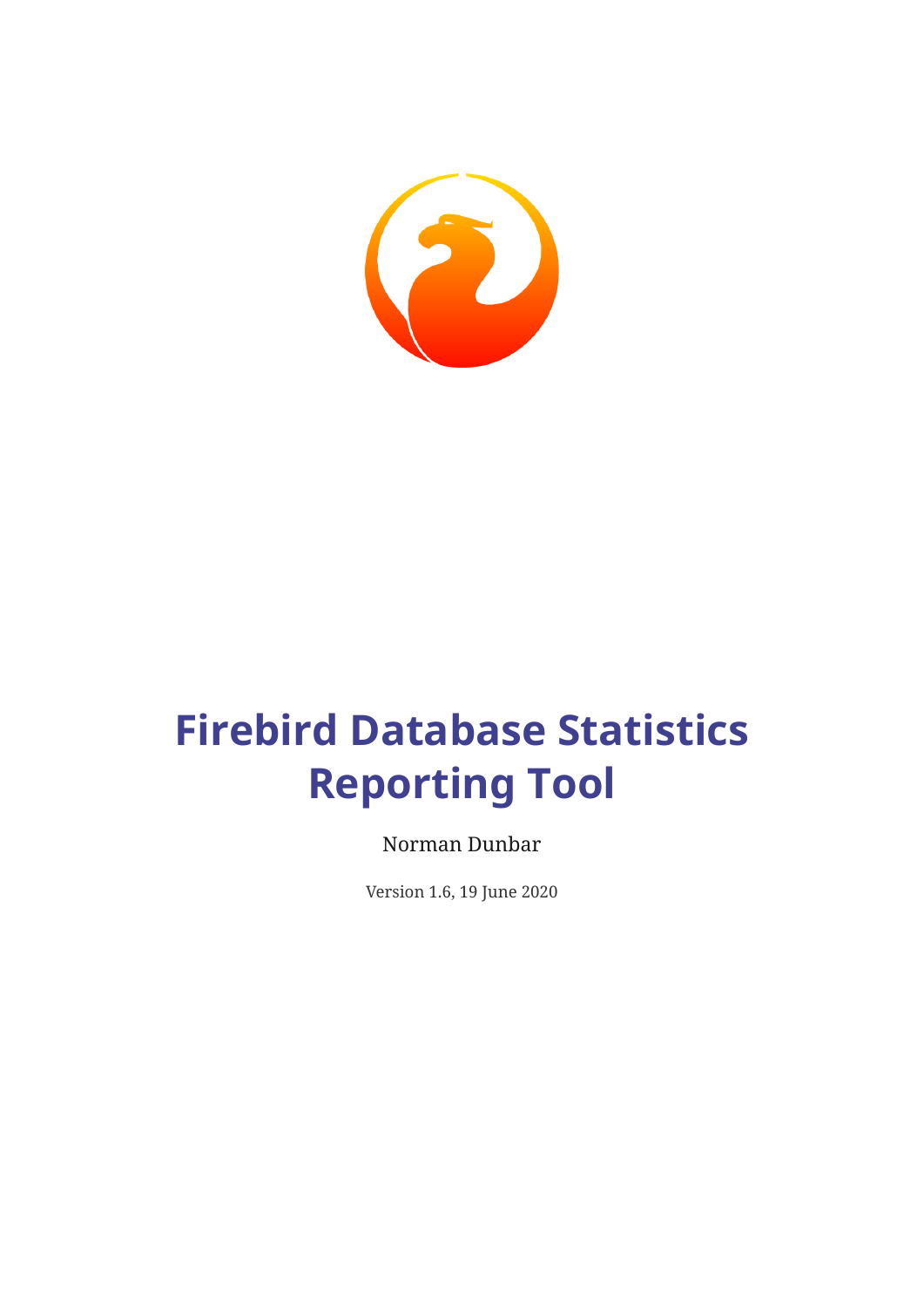# **Table of Contents**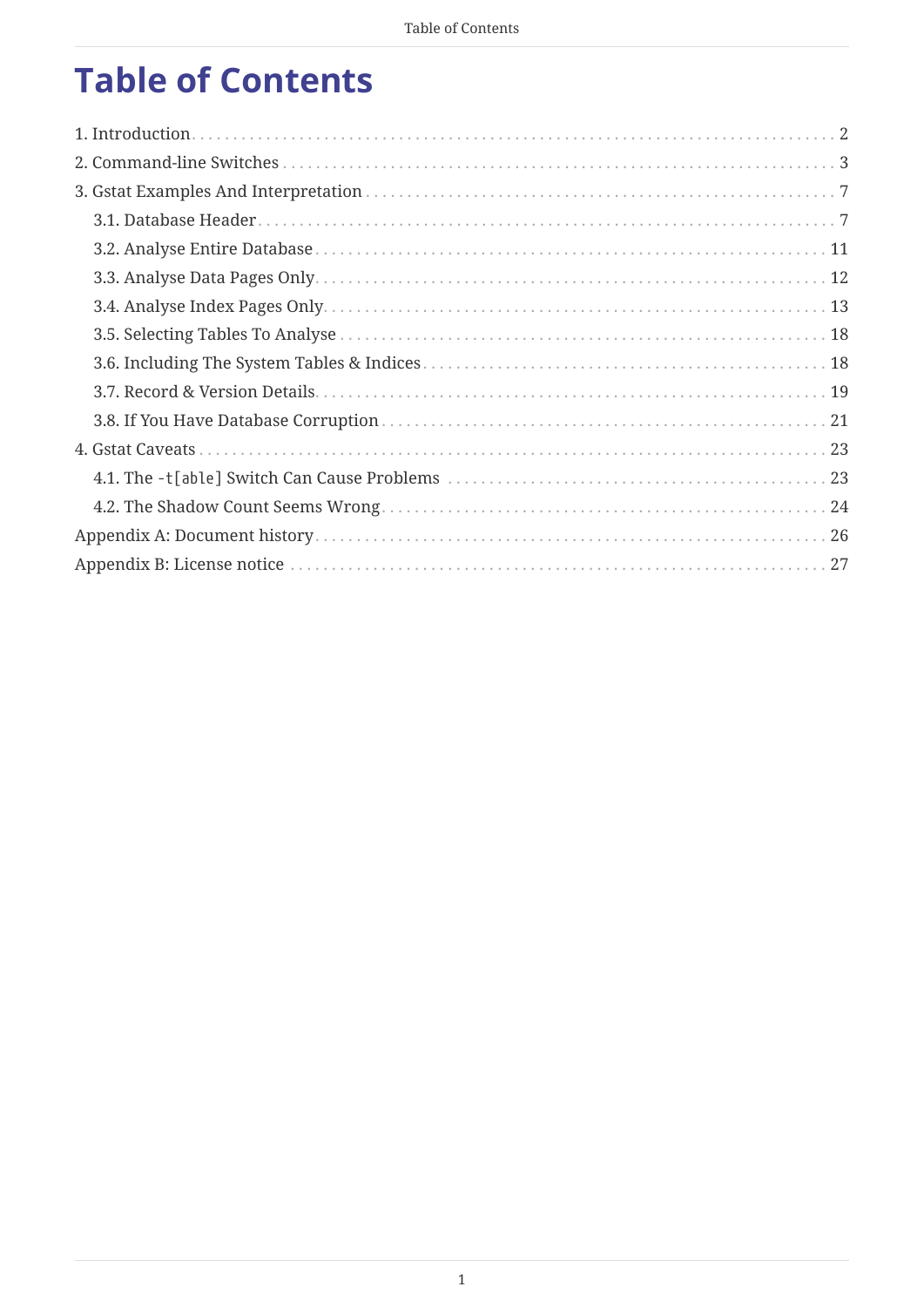# <span id="page-2-0"></span>**Chapter 1. Introduction**

Gstat is one of the database utilities supplied with Firebird. It is used to display statistical details about the contents of a database. Gstat does not connect to the database as other utilities do, instead it opens the database file(s) directly and reads through the raw data. Because of this, gstat is not transactionally aware and some of the statistics it gathers may include data that have been deleted, for example, by normal database transactions.

In this manual, we will discuss:

- Command line options for gstat.
- gstat commands and their parameters.
- Running gstat and interpreting the results.
- Some caveats, gotchas and foibles of gstat.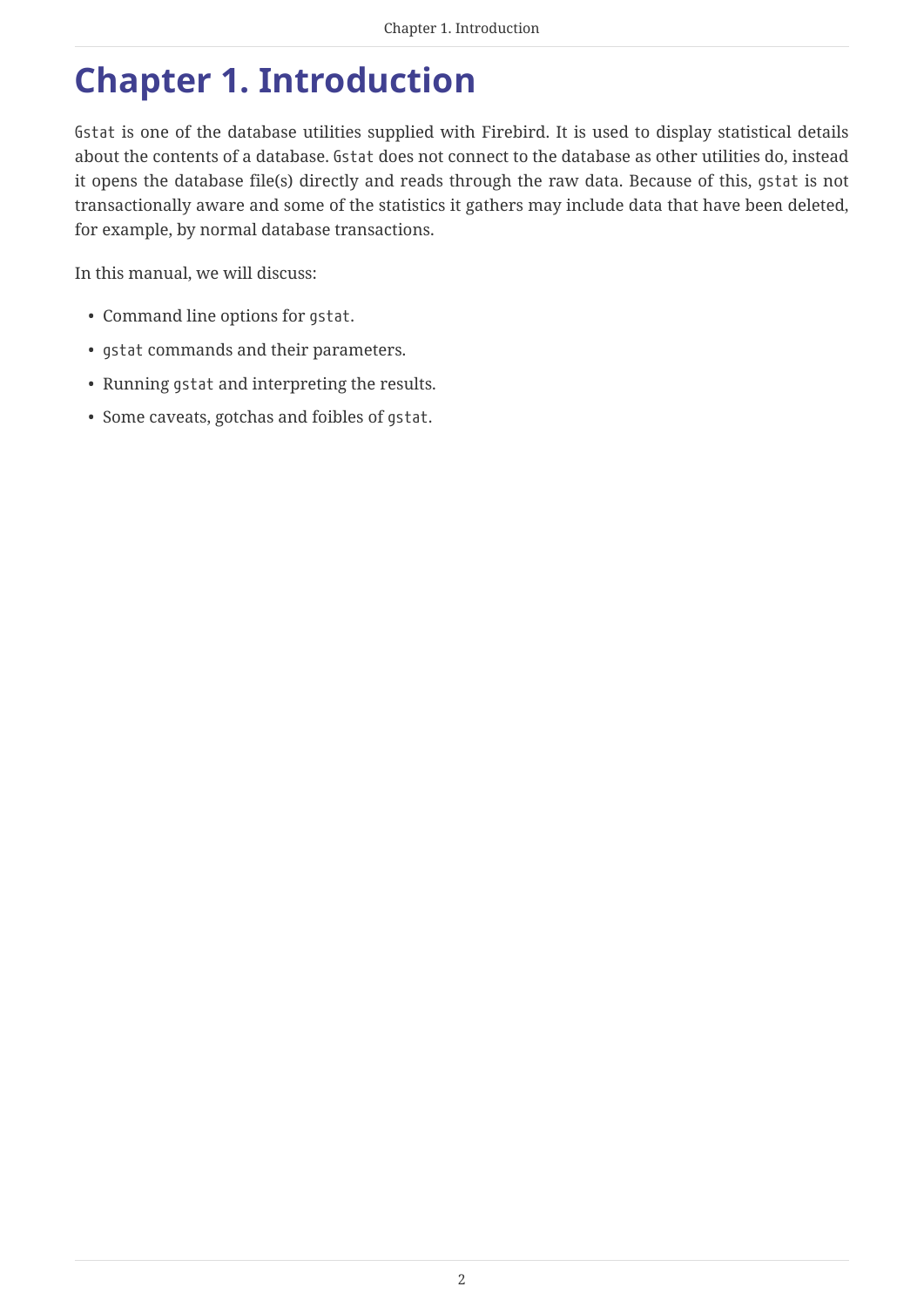# <span id="page-3-0"></span>**Chapter 2. Command-line Switches**

Gstat should be run as either root or the Firebird user. This is because the default operating system permissions when a new database is created, are such that only the owner — firebird — has access to the database file(s). Even members of the firebird group have no read access by default.

Gstat is normally called as follows:

```
gstat database_name [switches]
```
Some documentation advises that gstat can be called as follows:

gstat [*switches*] *database\_name*

However, although it does work this way, problems arise when the -t[able] switch is used.

The database name cannot be a remote database, it must be local, but it can be an alias for a local database. The reason that it must be local is because gstat works at the *physical file* level as opposed to making a database connection to the server — it reads the database file directly.

If gstat is called with an invalid switch, or with the new -? switch from Firebird 2.5 onwards, the following is displayed to remind you of the valid ones. Only the short form of the switches is displayed, unfortunately.

```
./gstat -?usage: gstat [options] <database> or gstat <database> [options]
Available switches:
     -a analyze data and index pages
     -d analyze data pages
     -h analyze header page ONLY
     -i analyze index leaf pages
     -s analyze system relations in addition to user tables
     -u username
     -p password
     -fetch fetch password from file
     -r analyze average record and version length
     -t tablename <tablename2...> (case sensitive)
     -z display version number
option -t accepts several table names only if used after <database>
```
8

In Firebird versions prior to 2.0, the -l[og] switch could also be used. This reported on the details of the logging page(s) within the database. The logging pages have not been used for some time and the switch has now been removed from gstat.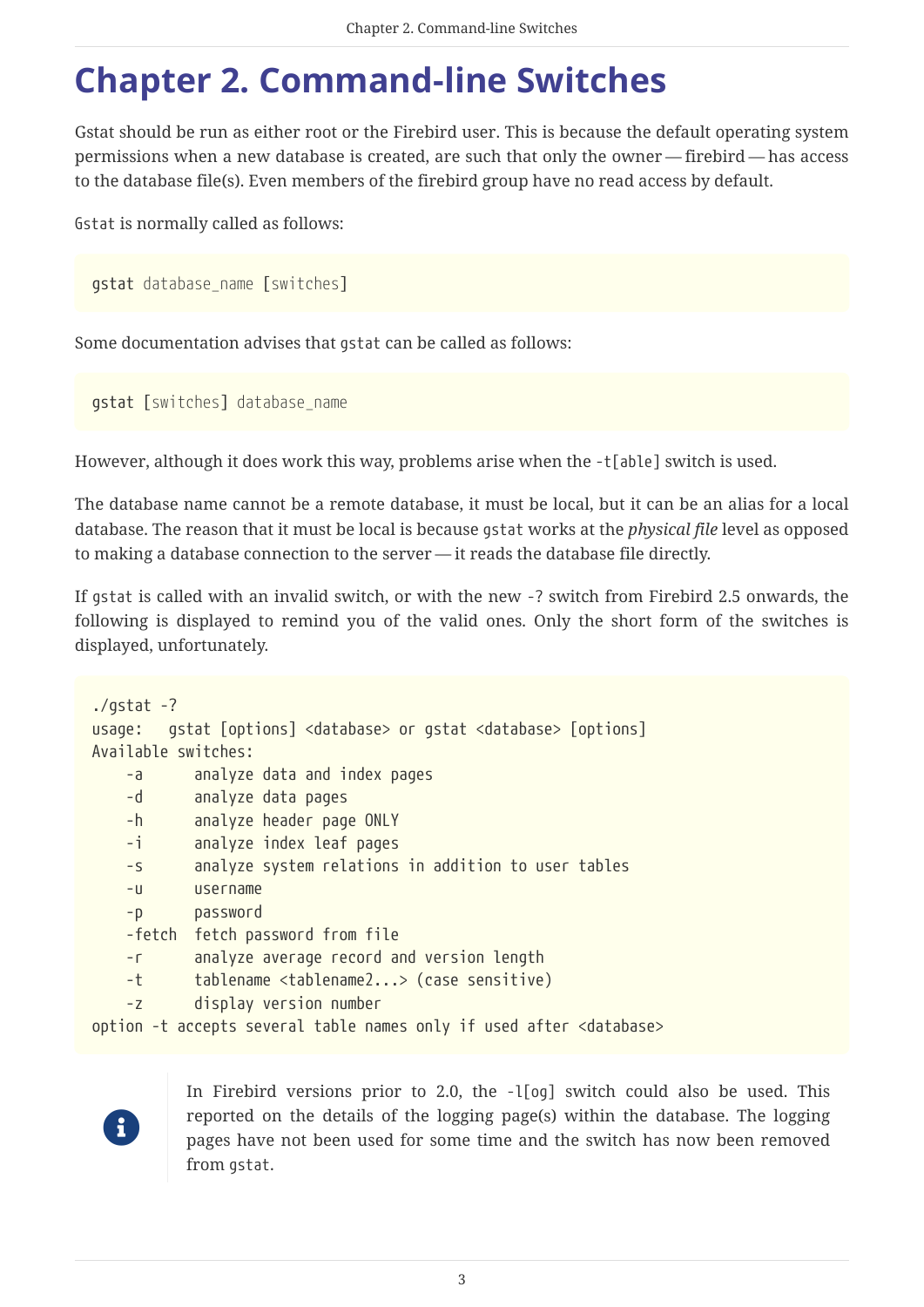

The -fetch switch is only available from Firebird 2.5 onwards.

These switches are described below.

# **-a[ll]**

This is the default switch and is equivalent to -h[eader] -d[ata] -i[ndex]. In the absence of both -d[ata] and -i[ndex], gstat will run as if both had been specified alongside -h[eader].

# **-d[ata]**

Specifying this switch causes gstat to analyse every user table within the specified database. User indices, system tables and system indices are not analysed.

# **-h[eader]**

This switch displays statistics about the database itself, then exits. The header information is also displayed when any other switch is used — so you always get database header details in your output.

# **-i[ndex]**

Specifying this switch causes gstat to analyse every user index within the specified database. User tables, system indices and system tables are not analysed.

# **-s[ystem]**

This switch is a modifier and alters the output from the -d[ata] or -i[ndex] switches by including the system tables (or indices) in addition to the user defined tables (or indices). Using this switch on its own is equivalent to calling gstat with -a[ll] -s[ystem] specified.

When run, this switch lists statistics for the various RDB\$ tables and indices, and if running against Firebird 2, for the various MON\$ tables and indices too.

## **-r[ecord]**

The -r[ecord] switch is a modifier for the -d[ata] and -s[ystem] switches. It adds data about the average record and version lengths for any data tables (user and/or system) analysed. This switch has no effect on the -i[ndex] switch.

## **-t[able]**

This switch allows you to analyse a table, or list of tables, and any indices belonging to the specified tables. See the [caveats section](#page-23-0) below for some potential problems with this switch and an example of how it should be used.

The -t[able] switch should be followed by a list of the table names you wish to analyse. The list must be all in upper case and each table is separated by a space. It is also possible to use double quotes to cause gstat to analyse a table that doesn't have its name in upper case.

It is not necessary to specify the  $-i$ [ndex] switch as any indices on the specified tables will be analysed. The database header information is also displayed.

## **-u[sername]**

Allows the user name of the SYSDBA or database owner user to be specified. This need not be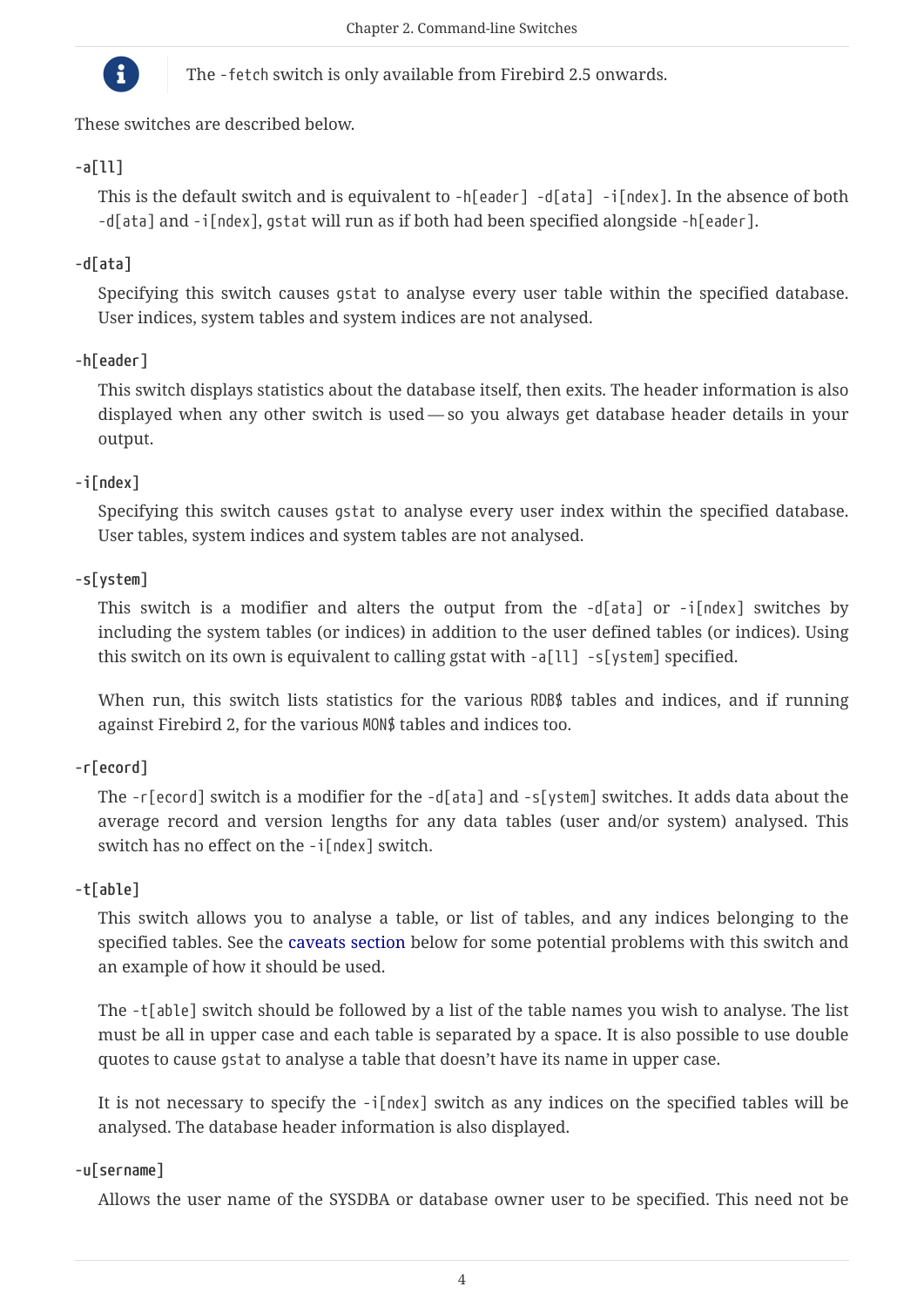supplied if the ISC\_USER environment variable exists and has a correct value for the user name, or if you are logged on to the server as a privileged account.

A privileged account is one of the following:

- root
- firebird
- interbase
- interbas (without the final 'e')

If you log in to the server with one of these accounts, you will automatically receive SYSDBA privileges. If you use a different account, you may be required to supply a user name and password to run gstat.

#### **-p[assword] <password>**

8

Supplies the password for the user name specified above. This need not be supplied if the ISC PASSWORD environment variable exists and has the correct value, or if you are logged on to the server using a privileged account.

#### **-fetch <password file name> | stdin | /dev/tty**

This switch causes the password for the appropriate user to be read from a file as opposed to being specified on the command line. The file name supplied is *not* in quotes and must be readable by the user running gstat. If the file name is specified as stdin, then the user will be prompted for a password. On POSIX systems, the file name /dev/tty will also result in a prompt for the password.



f Firebird 2.5 onwards.

#### **-z**

This is a modifier switch. Using -z displays the version number of the gstat utility and of the Firebird installation. You must supply a valid database name and possibly another switch. This switch adds the gstat and Firebird version details to the output for the other switch you supply — or the default if you didn't supply one. The shortest output would be from a -t non\_existent\_tablename if all you need is the version details, as follows: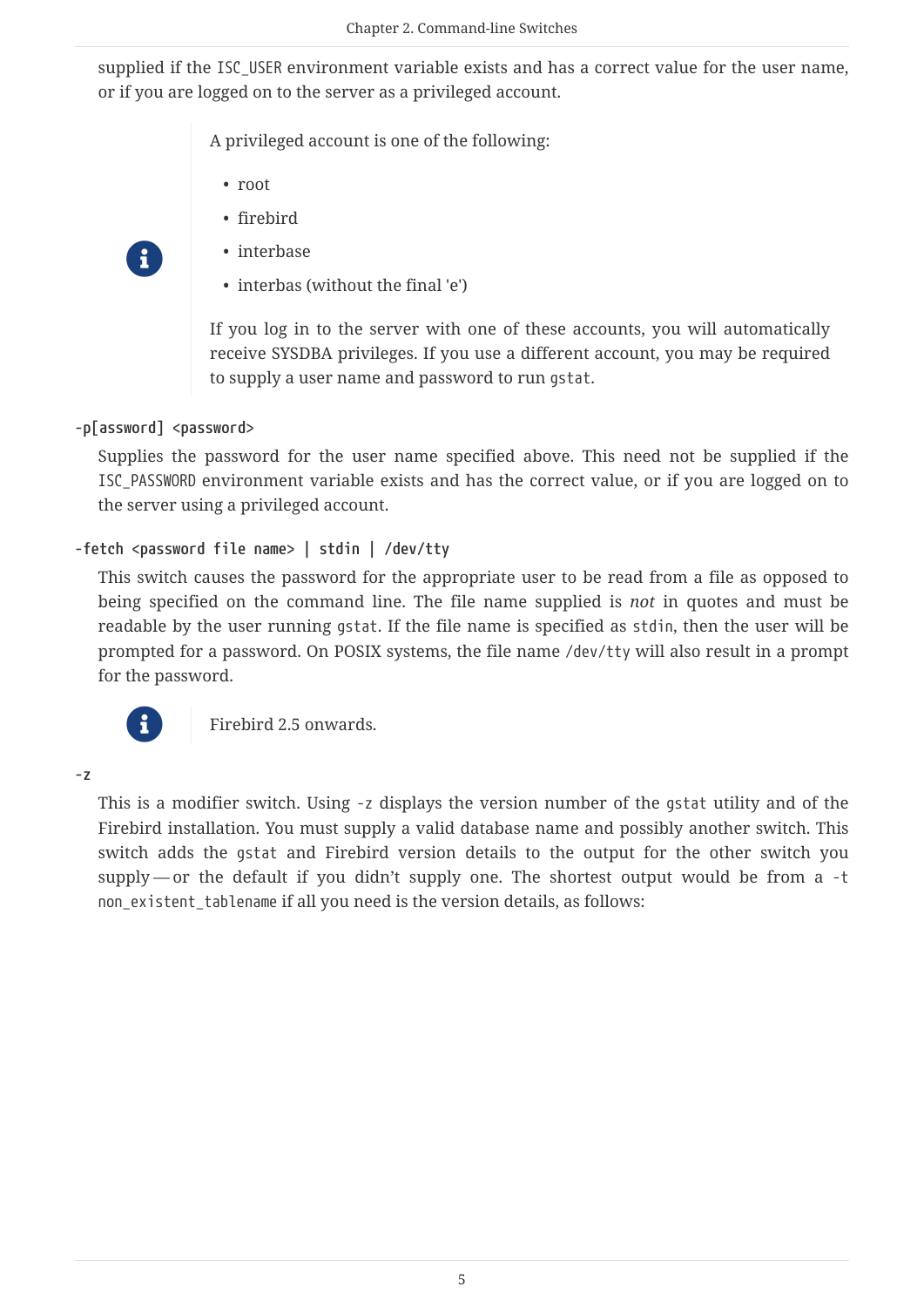```
tux> gstat -t non_existing_tablename -z employee
gstat version LI-V2.1.3.18185 Firebird 2.1
Database "/opt/firebird/examples/empbuild/employee.fdb"
Database header page information:
...
Database file sequence:
File /opt/firebird/examples/empbuild/employee.fdb is the only file
          Firebird/linux Intel (access method), version
"LI-V2.1.3.18185 Firebird 2.1"
          Firebird/linux Intel (remote server), version
"LI-V2.1.3.18185 Firebird 2.1/tcp (greenbird)/P11"
          Firebird/linux Intel (remote interface), version
"LI-V2.1.3.18185 Firebird 2.1/tcp (greenbird)/P11"
          on disk structure version 11.1
Analyzing database pages ...
```


The output above has been slightly changed to allow it to fit the page width for a pdf.

The output starts by displaying the gstat version, followed by the details of the database header. The database file & Firebird details are displayed next and finally, the details for the supplied table name, which of course is not found.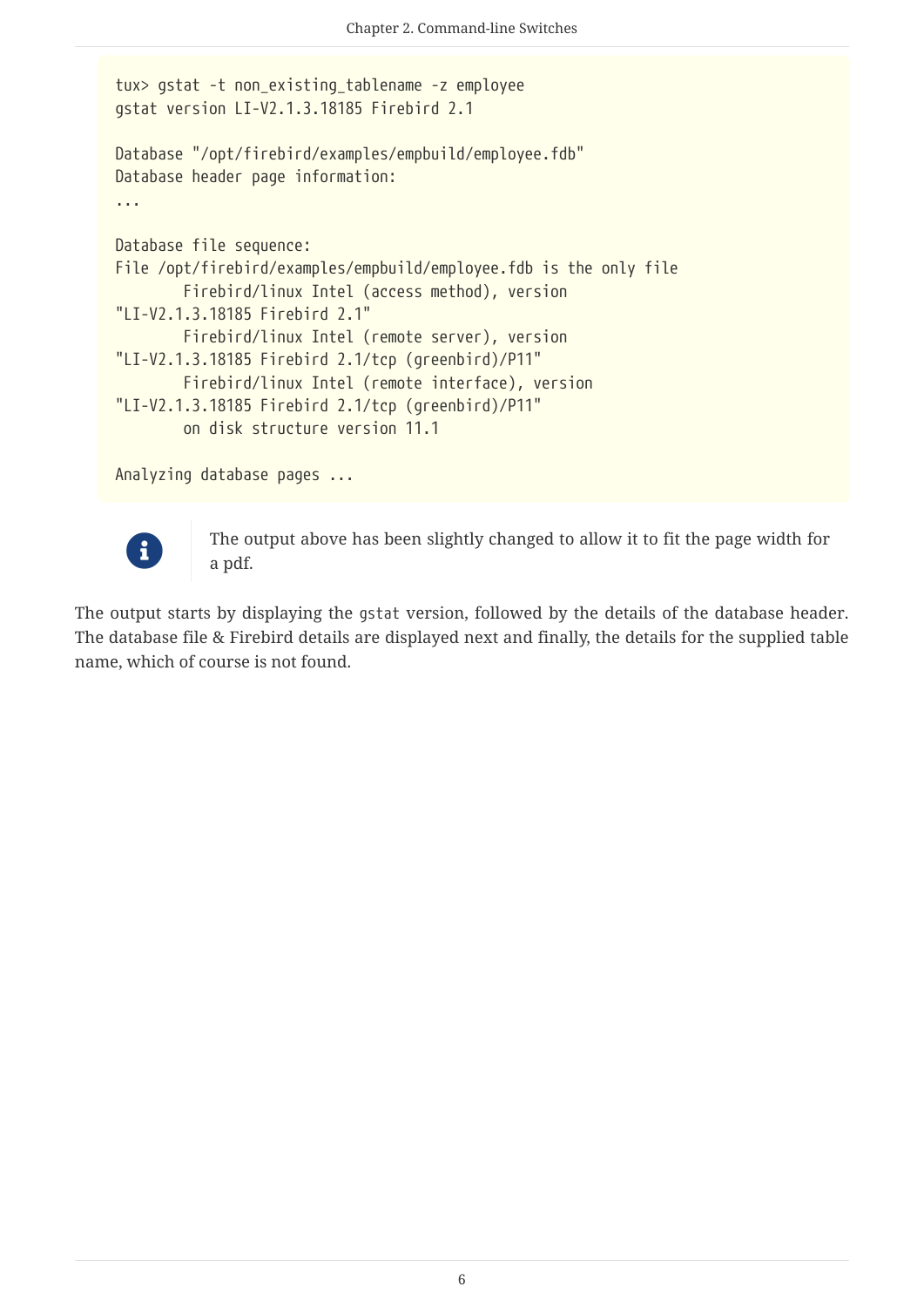# <span id="page-7-0"></span>**Chapter 3. Gstat Examples And Interpretation**

This section contains frequently executed statistics gatherings and explains the output.

# <span id="page-7-1"></span>**3.1. Database Header**

This option produces the least amount of output — unless you specify a single nonexistent table name with the -t[able] switch — and is included with all other switches, so it is discussed first.

tux> gstat employee -header Database "/opt/firebird/examples/empbuild/employee.fdb" Database header page information: Flags 0 Checksum 12345 Generation 184 Page size 4096 ODS version 11.1 Oldest transaction 166 Oldest active 167 Oldest snapshot 167 Next transaction 170 Bumped transaction 1 Sequence number 0 Next attachment ID 68 Implementation ID 19 Shadow count 0 Page buffers 0 Next header page 0 Database dialect 3 Creation date Sep 25, 2009 12:50:24 Attributes multi-user maintenance Variable header data: Sweep interval: 20000 \*END\*

The first line of output displays the database filename(s) and path. This can be useful to resolve a database alias to find out exactly where the database is located. As the employee database is a single-file database, only one file is displayed. Had this been a multiple-file database, the end of the listing above would look like the following: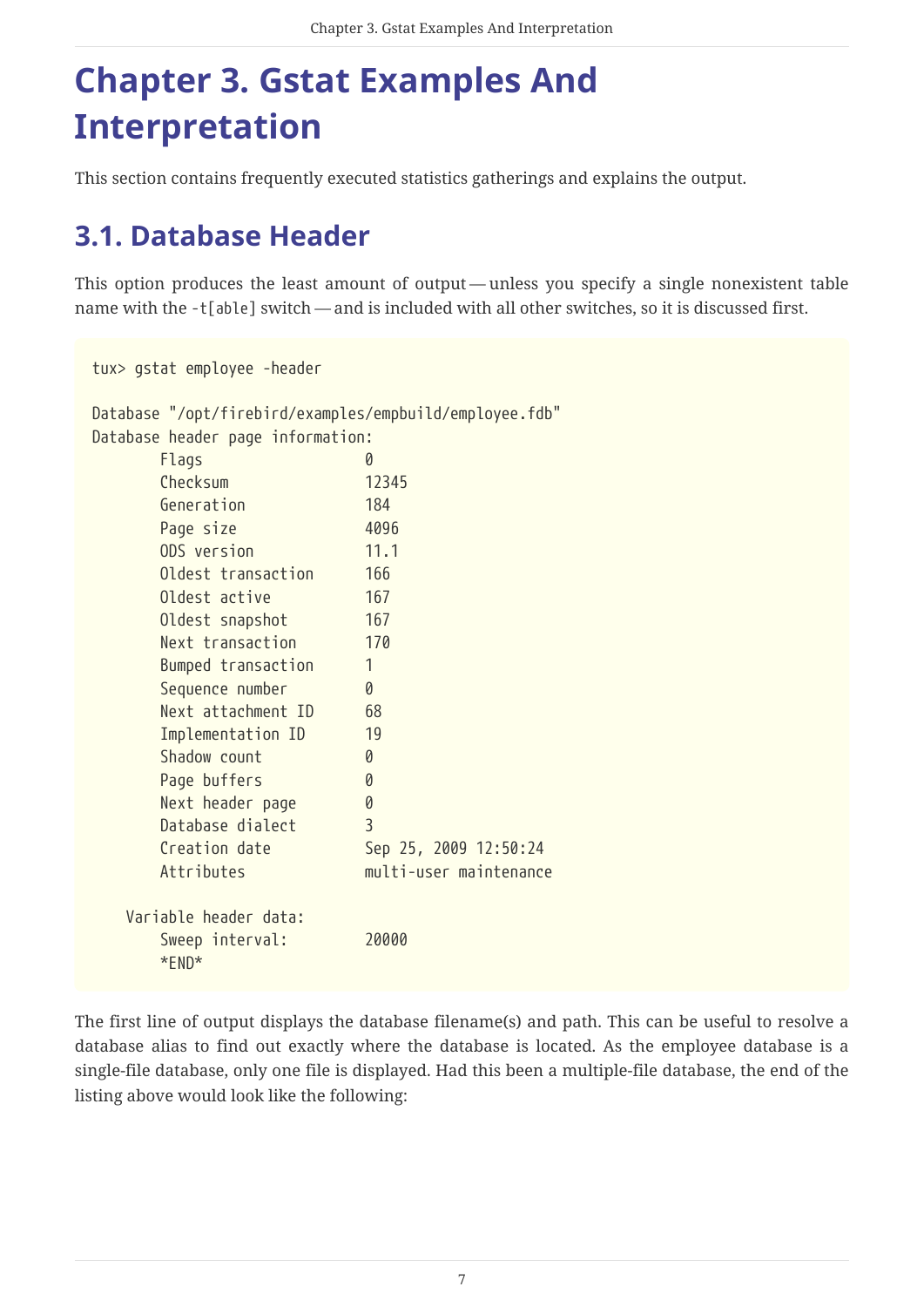```
  Variable header data:
     Last logical page: 162
```
Continuation file: /u00/firebird/databases/multi\_employee.fdb1

The details of the various header fields are described below:

## **Flags**

...

Flags are not used on a database header page.

### **Checksum**

All checksums are 12345. Checksums on the various database pages are no longer used.

### **Generation**

The generation number is incremented each and every time this page is rewritten in the database.

### **Page size**

The page size of the entire database. As the database file has to be split into various pages, the SYSDBA can, at creation time, specify how big a page size he or she desires. Every page in the database will be the same size.

### **ODS version**

The On-Disc Structure of a database defines, possibly along with the SQL dialect, which features of the Firebird database system are available to users of that database. These features may be present in the version of Firebird that you are running, but if the database ODS is older, some of the new features will not be available.

Values you may currently see here are:

- 5.0 for Interbase 3.3
- 8.0 for Interbase 4.0
- 9.0 for Interbase 4.5
- 9.1 for Interbase 5.0
- 10.0 for Firebird 1.0 and Interbase 6.0
- 10.1 for Firebird 1.5
- 11.0 for Firebird 2.0
- 11.1 for Firebird 2.1
- 11.2 for Firebird 2.5

### **Transaction details**

There are a number of different transaction details in the report; these are: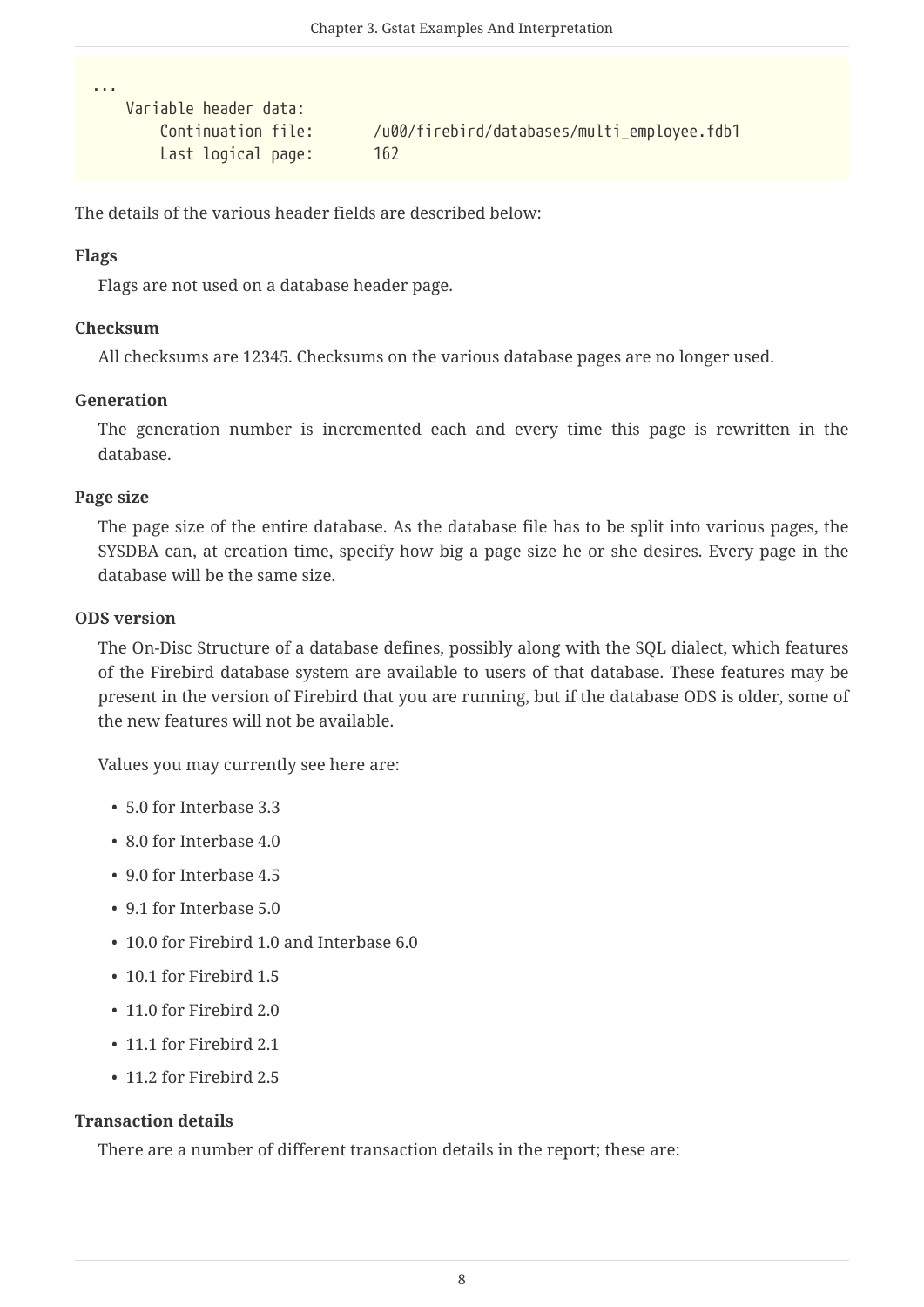#### **Oldest transaction**

The transaction ID of what is known as *Oldest Interesting Transaction* or OIT. This is simply the ID of the longest running transaction that has so far not been completed by way of a *hard* commit. It may have been rolled back, or be in limbo, but if it has been committed, it is no longer interesting. This value, along with the Oldest Snapshot Transaction, is used when determining if an automatic sweep of the database is required.



There are two commits — commit and commit retaining. Only the first of these is a hard commit, which, when executed renders the transaction as no longer interesting. Commit retaining leaves the transaction as still interesting. Some database utilities and/or tools that commit actually perform a commit retaining which can leave your database with a lot of still interesting transactions.

#### **Oldest active**

The ID of the oldest *active* transaction, or OAT. This value shows the transaction ID (TID) of the oldest transaction that is still running. A transaction is considered active if it has not been *hard* committed, is not in a state of limbo and has not been rolled back.

#### **Oldest snapshot**

The ID of the oldest transaction which is currently not eligible to be garbage-collected. Any transaction with this or a higher ID cannot, yet, have old record versions removed by a sweep, for example. Normally, this is the same as the OAT above. The difference between *this* value and the OIT, if greater than the database sweep interval — assuming that automatic sweeping is not disabled — determines if an automatic sweep takes place.



Many web sites, books, manuals (previously including this one) explain that the automatic sweep is activated when OAT - OIT is greater than the sweep interval. This is *not* the case as explained by Vlad Khorsun, one of the Firebird developers, who explained that it is when OST — OIT is greater than the threshold that the sweep is activated.

#### **Next transaction**

The next transaction started on the database will have this ID number.

#### **Bumped transaction**

Always 1, no longer used.

If you discover that the difference between the OAT and the Next Transaction ID seems to be growing larger and larger, something in your database is not committing properly and as such, an increasing number of garbage records may be building up. Eventually, you will see that the database startup times take longer and longer and the performance becomes slower and slower. Check the figures and if a problem is detected, you may be wise to run gfix to manually run a database sweep to clear out the garbage and restore normal working to the database.

You may wish to consult with the section entitled *Limbo Transaction Management* in the gfix manual for details on how to detect and treat transactions in limbo. These may well be affecting the ability of the database sweep process in clearing out old redundant data from older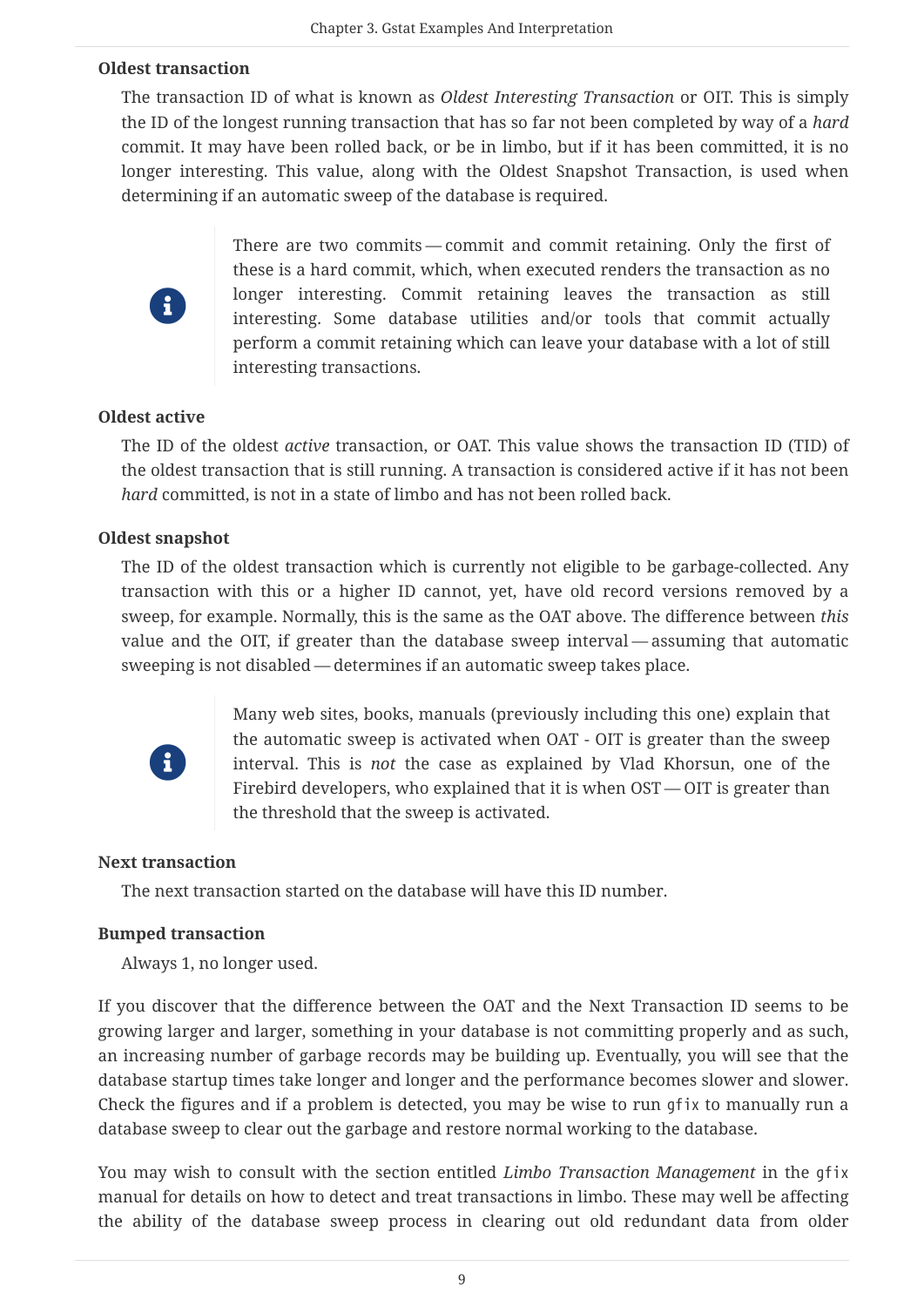uninteresting transactions. Limbo transactions are caused when a two-phase commit across multiple databases, fails for some reason. Limbo transactions are still interesting to the database and need to be committed or rolled back using gfix as the sweep processing cannot tell whether or not it is safe to do so without human intervention.

#### **Sequence number**

Always zero. This was the sequence number of the database header page, but is no longer used.

#### **Next attachment ID**

The ID number of the next attachment to this database. Every time an application connects to the database, this number goes up by one. Starting up and shutting down the database increases this number too. Gstat connections do not alter the id as they do not connect in a normal manner.

#### **Implementation ID**

When the database was created, it may have been created on a different system — hardware, operating system etc — to the one on which it is now running. The implementation ID shows you which hardware architecture the database was *originally* created on.

The implementation ID is used to determine if the database can actually be used on the hardware it is currently running on, or if there is some feature of the original hardware, where the database was created, that makes it incompatible with the current host system.

#### **Shadow count**

Displays the number of shadow files attached to this database, or available for use by this database. Sometimes this value is incorrect even when shadow files have been created and/or deleted recently.



Because of the inconsistency between what gstat reports and reality, it is best to use isql and the SHOW DATABASE command to view correct details of the shadow files.

### **Page buffers**

If this value shows as zero, the database is using the server's default value for the number of pages that can be cached in memory when the database is operating. The setting may be defined in the firebird.conf file. On Firebird Superserver 2.1, this setting is the DefaultDbCachePages in the configuration file and is set to 2048 pages. You may use gfix to change this without editing the configuration file.

### **Database dialect**

The database's SQL dialect number. Normally 1 or 3. This setting can be changed using gfix and, alongside the ODS value, helps determine what features of Firebird are available for use when applications use the database.

#### **Creation date**

The date that this database was created originally. It may show the date that the database was last restored by gbak.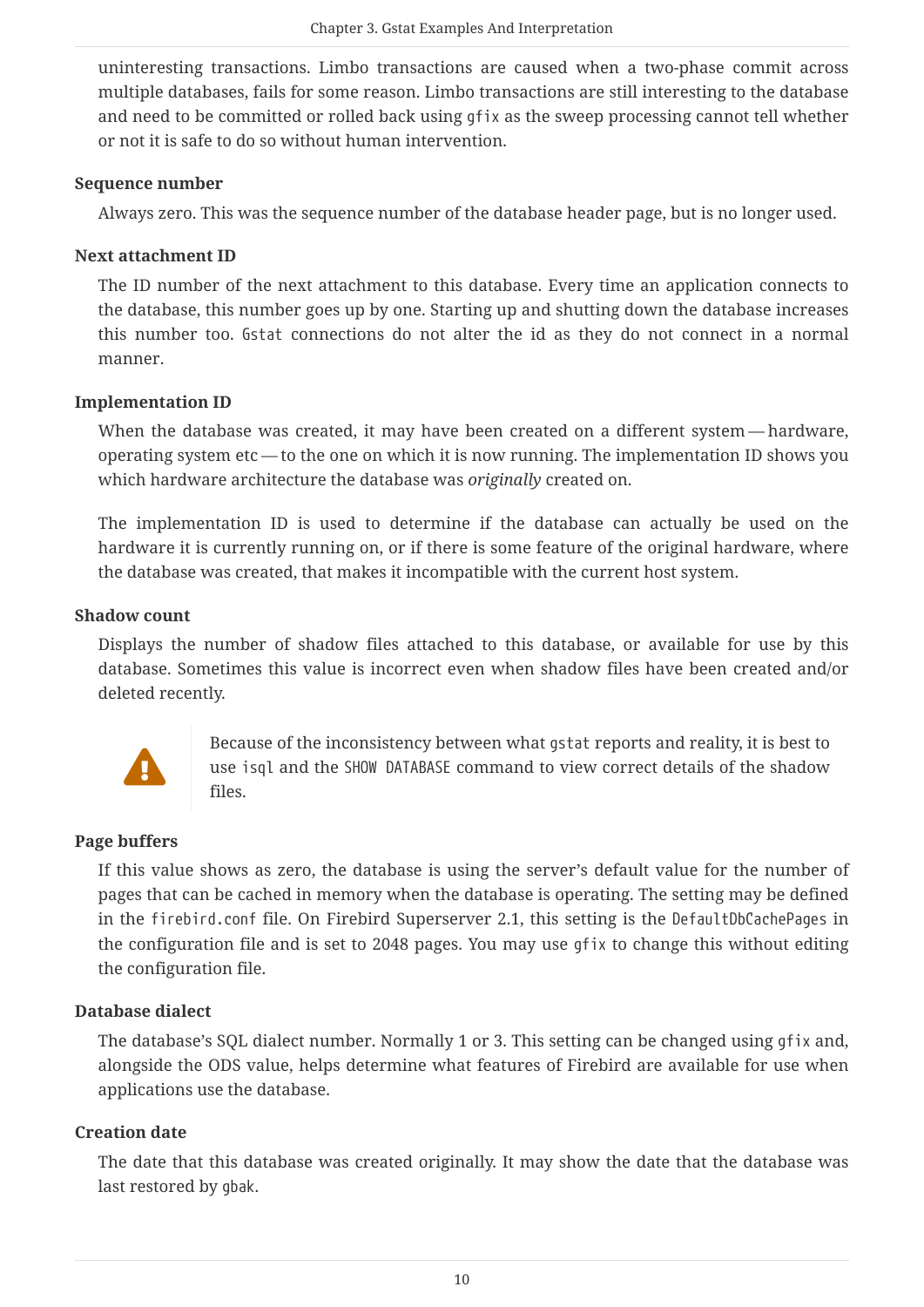#### **Attributes**

This part of the report displays information about various attributes of the database. Examples of what you may see are:

#### **no reserve**

All pages will be filled to 100% and will be most useful on read-only databases. No space is reserved in each page for updates and/or deletions.

#### **force write**

Disc writes are not cached. They are written out to the hardware at the time of the write request. This is used mainly on Windows databases where the cache management system can lead to lost writes and database corruption.

#### **shutdown**

The database has been closed and cannot be used.

#### **read only**

The database is running in read-only mode.

#### **multi-user maintenance**

The database is closed for maintenance. Multiple connections are allowed by SYSDBA or the database owner only.

#### **single-user maintenance**

The database is closed for maintenance. Only one SYSDBA or database owner connection is allowed.

Other values may appear here, depending on the version of Firebird in use and, of course, future releases.

#### **Variable header data**

This part of the report covers information that is not in the fixed part of the database header. For example, the sweep interval is displayed here and information applicable to secondary files, if any, that are attached. If you have backed up the database using the nbackup tool, for example, details of the backup GUID will be displayed here — but only for the most recent backup.

# <span id="page-11-0"></span>**3.2. Analyse Entire Database**

The analysis of the entire database is the default for gstat. When used, all user tables and indices will be analysed and the gathered statistics reported. As the output will most likely be very large, it is advisable to pipe the output to a file:

gstat employee >employee.gst

The output will consist of an analysis of each and every user table and all associated user indices. Interpretation of these results is covered below in the sections on analysis of data and index pages.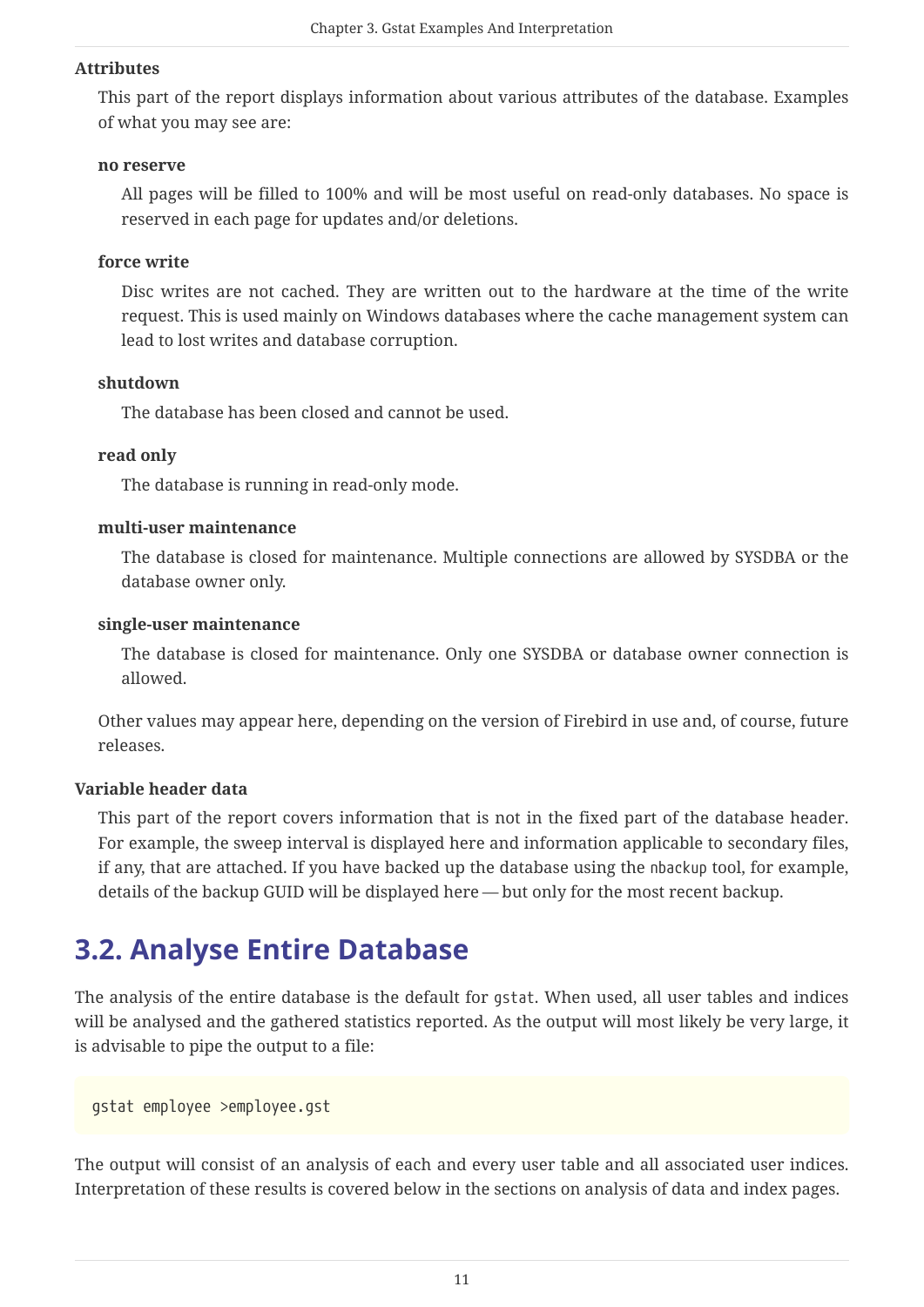# <span id="page-12-0"></span>**3.3. Analyse Data Pages Only**

The command to analyse only user tables in the database is:

```
gstat employee -data >employee.gst
```
And the results output from this command will list the user tables in alphabetical order. No indices will be analysed or listed regardless of how many may exist within the database.

Once the report has been completed, the results can be analysed as follows, looking at one table in particular.

```
CONFIGREVISIONSTORE (213)
      Primary pointer page: 572, Index root page: 573
      Data pages: 2122, data page slots: 2122, average fill: 82%
      Fill distribution:
         0 - 19% = 1
        20 - 39% = 040 - 59% = 0  60 - 79% = 79
          80 - 99% = 2042
```
The extract, above, from the report begins by displaying the table name -CONFIGREVISIONSTORE — and the table id — 213. The table's id is actually the column RDB\$RELATION\_ID in the system table RDB\$RELATIONS, as the following isql session shows:

SQL> select rdb\$relation\_name CON> from rdb\$relations CON> where  $rdb$$ relation id = 213; RDB\$RELATION\_NAME =================================== CONFIGREVISIONSTORE

### **Primary pointer page**

This is the page number, within the database, of the first page with pointers to the data pages of this table. The structure of the database is such that each table has exclusive data pages and a list of those pages is required to be kept somewhere. This statistic gives you the page number for that location.

#### **Index root page**

This is the page number where the first page of pointers to the table's indices can be found within the database. Every table in the database has one page, the index root page, that holds pointers to the apex pages for each individual index.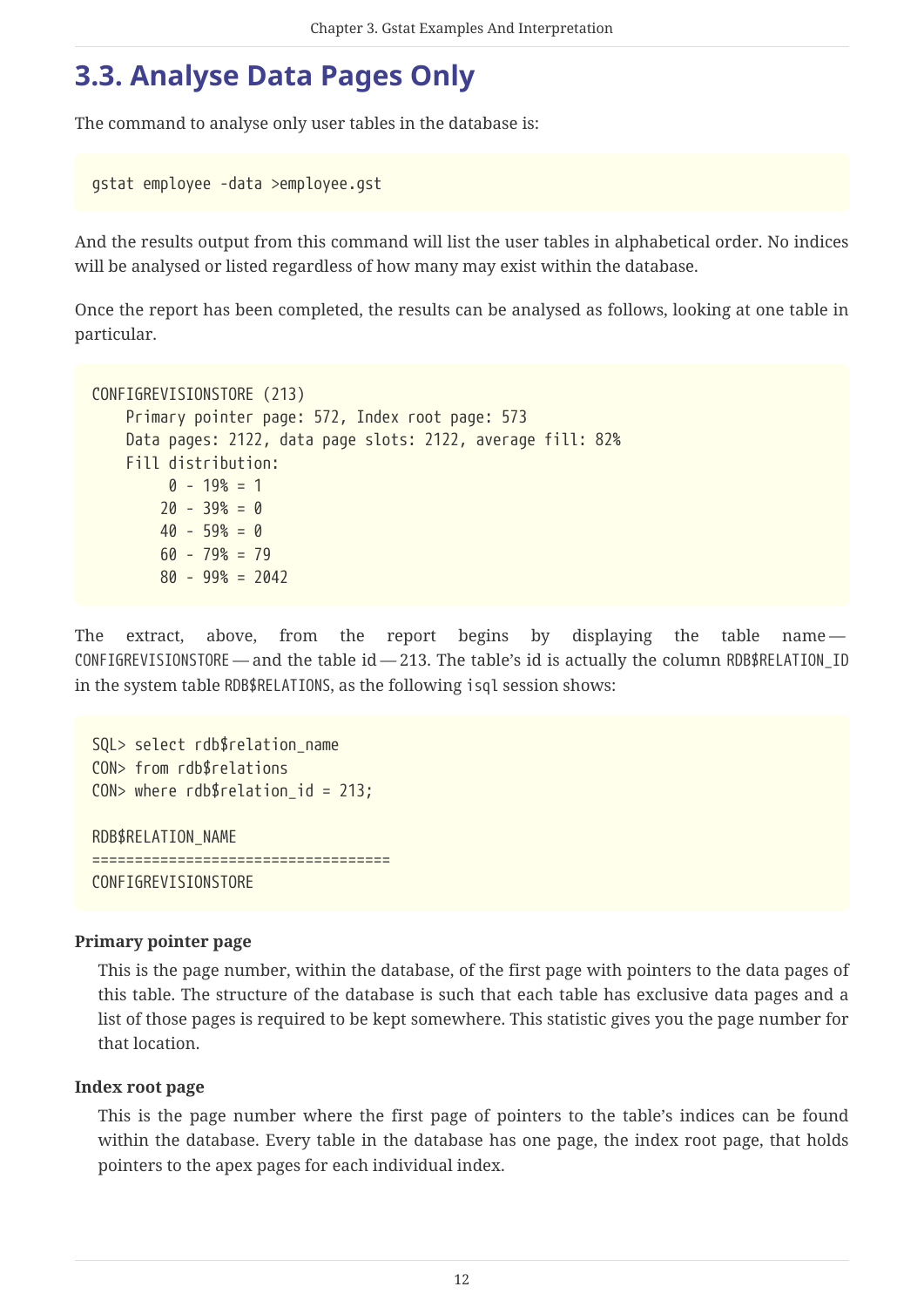#### **Data pages**

The total number of pages allocated to this table. Because gstat doesn't connect to the database in a transaction-aware manner, it cannot determine whether any of these pages are old record versions (garbage) or deleted records in currently uncommitted transactions, so the number may be higher than it needs to be as these additional pages are included in the total.

#### **Data page slots**

This value should be the same as the number of data pages. It reports on the number of pointers to pages in this table, that are stored in various pointer pages internal to the database. If the numbers differ, it may be down to the garbage that remains uncollected.

#### **Average fill**

The calculated space used in each page of the table, on average. The figure includes space utilised by back versions of records in the table. The fill distribution (below) gives more details.

### **Fill distribution**

This section of the report displays a 5-band histogram where each band represents 20% of the space filled in each page. In the example above, we see that this table has a single page that is filled less than 20%, 79 pages are filled to between 60% and 79% while the vast majority, 2042, are filled to between 80% and 99%.

# <span id="page-13-0"></span>**3.4. Analyse Index Pages Only**

The command to analyse only user indices in the database is:

```
gstat employee -index >employee.gst
```
And the results output from this command will list the user tables in alphabetical order. No tables will be analysed; however, the report will list the table names in alphabetical order and will list all applicable indices beneath the appropriate table name.

Once the analysis has been completed, the results can be interpreted as follows. The following example shows the output from a single index in a database.

```
CONFIGREVISIONSTORE (213)
      Index PK_CONFIGREVISIONSTORE (0)
          Depth: 3, leaf buckets: 174, nodes: 62372
          Average data length: 2.58, total dup: 0, max dup: 0
          Fill distribution:
             0 - 19% = 15
            20 - 39% = 0  40 - 59% = 55
              60 - 79% = 68
              80 - 99% = 36
```
The above extract from the report begins by displaying the table name—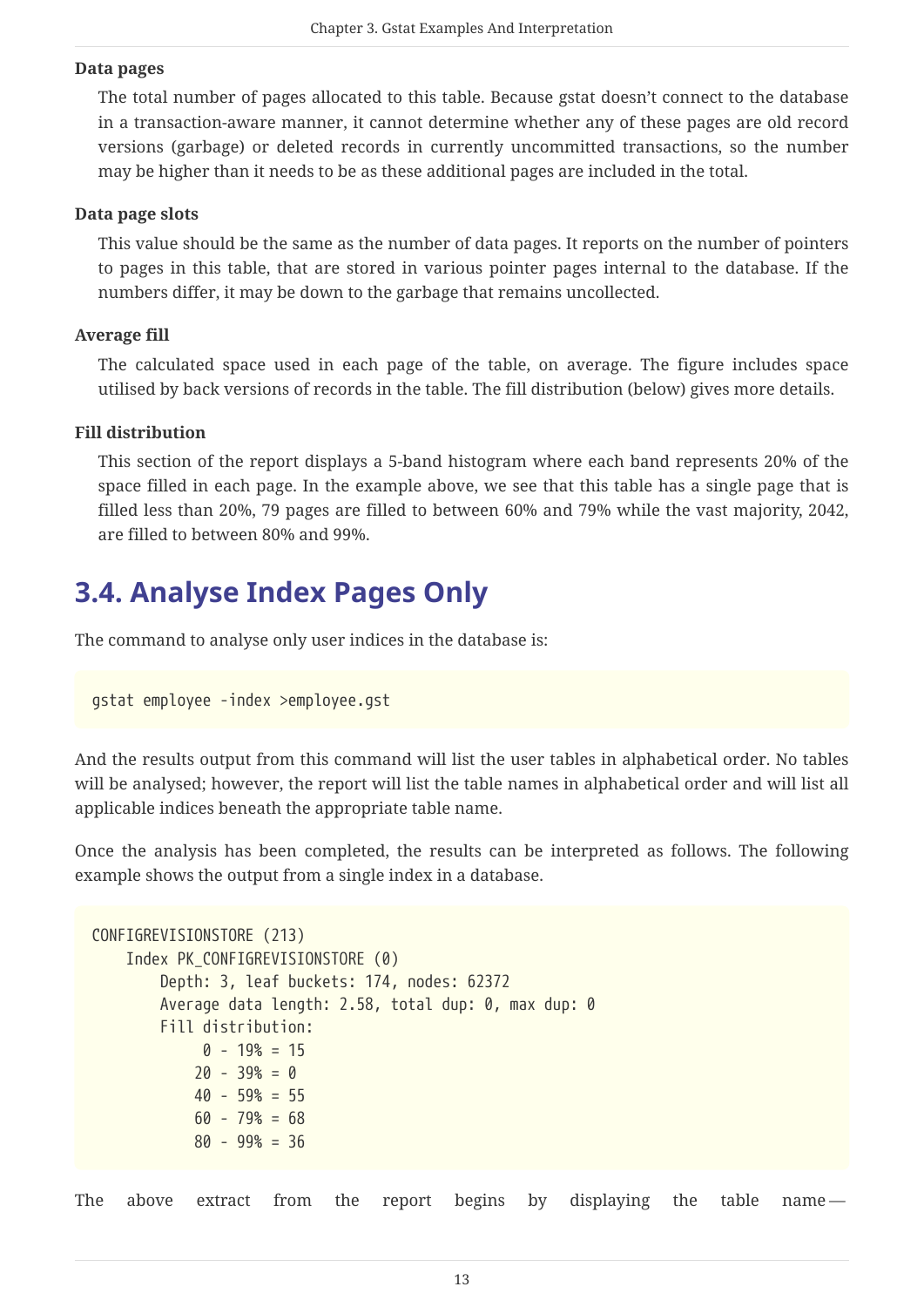CONFIGREVISIONSTORE — and the table id — 213 as described above.

Following the table's details — and only the name and id are displayed — the index details are shown. As above, the index name and its id are displayed. This time, the id refers to the index's position in the list of all indices created on the table. Id zero is the first index created, id 1 is the next and so on. The output from gstat may not list the indices in id order and if any indices were created but subsequently dropped, there may be gaps in the id sequence.

The next two lines, after the index name and id, show the overall statistics for this index.

## **Depth**

This statistic displays the number of pages that have to be accessed in order to get at an index entry. In this example we have to read three separate pages into the buffer cache before we can use the index details to access the row we want in the table. This is often referred to as index indirection.

Depth: 3

On disc, there is a top level *Index Root Page* which is created at the same time as the database. This page holds a list of pointers to the top (apex) page for each index — one page per index. For any given index, this page holds a list of pointers to either:

- another level's apex pages if depth is greater than 1, or,
- to the leaf pages for the actual index data if depth = 1.

The leaf pages store the location of the data that have been indexed. The index depth is the number of levels you have to step down from the index's apex page, to get to the leaf pages. Neither the Index Root Page nor the index's apex page are counted in the depth.

On average, a depth of 2 or less indicates an index that is efficient. If the depth is 3 or more, the index will most likely not be operating at its best. The solution in this situation is to use gbak to increase the database page size by taking a backup and restoring it, as follows: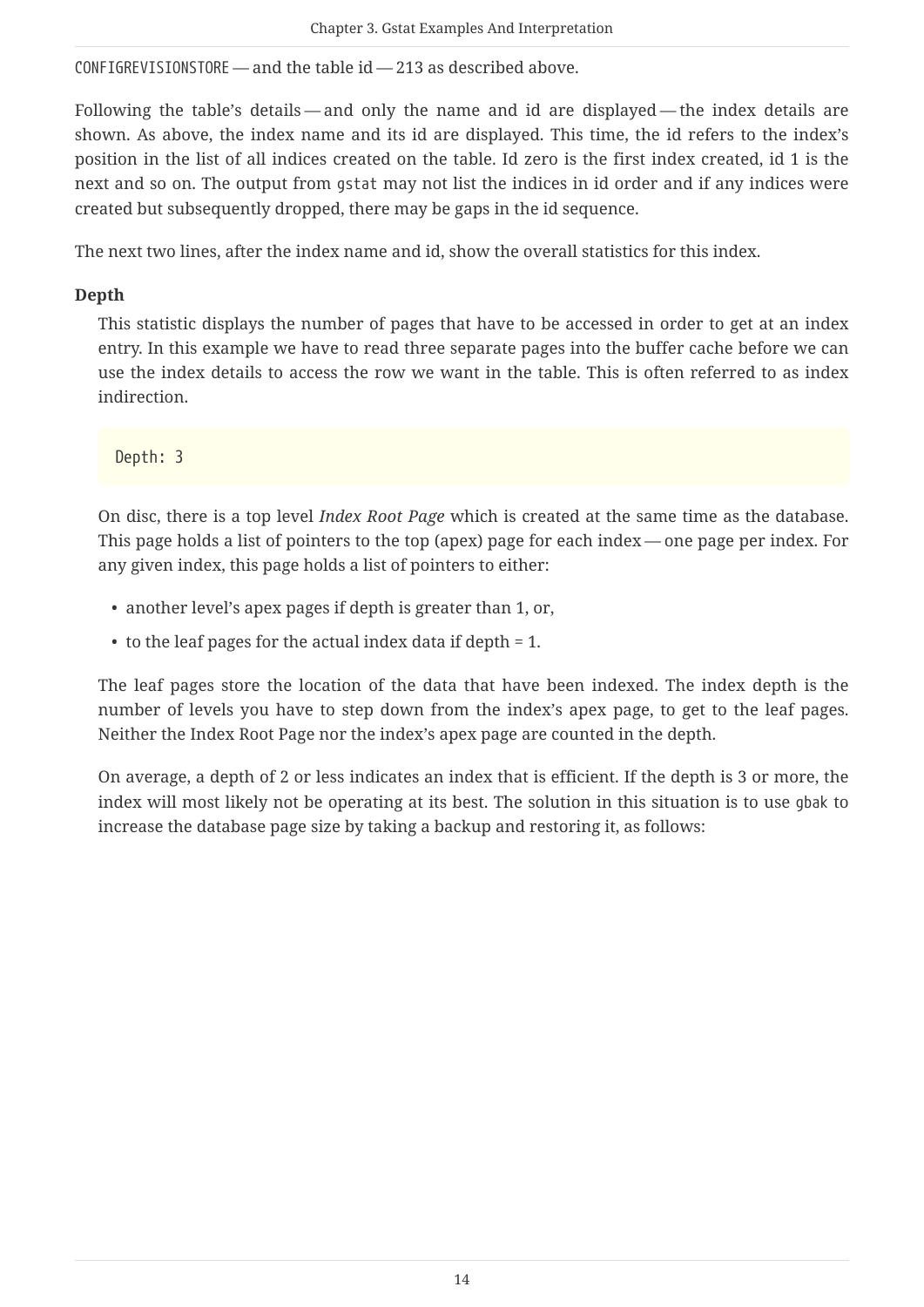```
tux> # Shutdown the database
tux> gfix -shut -tran 60 employee
tux> # Backup the database
tux> gbak -backup employee /backups/employee.fbk
tux> # Find current page size
tux> gstat employee -header | grep -i "page size"
      page size 4096
tux> # Restore database with a bigger page size
tux> gbak -replace overwrite -page 8192 /backups/employee.fbk employee
tux> # Check new page size
tux gstat employee -header | grep -i "page size"
    page size 8192
tux> #Open the database
tux> gfix -online normal employee
```
Once the above has been carried out, you should find that the depth of the index is 2 or less. If this is not the case, simply repeat the process above using an even bigger page size.



The above command to restore the backup *overwrites* the original database file. This works by deleting the original file and recreating it, so you really need to be sure that your database backup actually works and that the backup file produced is usable *before* attempting to overwrite a database. See the gbak manual for more details.

#### **Leaf buckets**

This statistic informs us of the number of leaf pages that this particular index uses. A page and a bucket are synonymous but page tends to be the more modern term in wide use.

leaf buckets: 174

In our example index, we see that there are 174 pages in the database holding the details of the indexed values for this table — all of these pages contain pointers to the data.

The number of leaf pages should match up to the sum of the total number of pages in each histogram bar in the fill distribution, shown below.

#### **Nodes**

This is the total number of records in the table that have been indexed. However, it is possible — because gstat doesn't work in a transaction-aware manner — that this figure will possibly include rows that have been deleted (and not garbage-collected) and/or it may count records more than once if they have been modified in such a way that the indexed column(s) have been changed.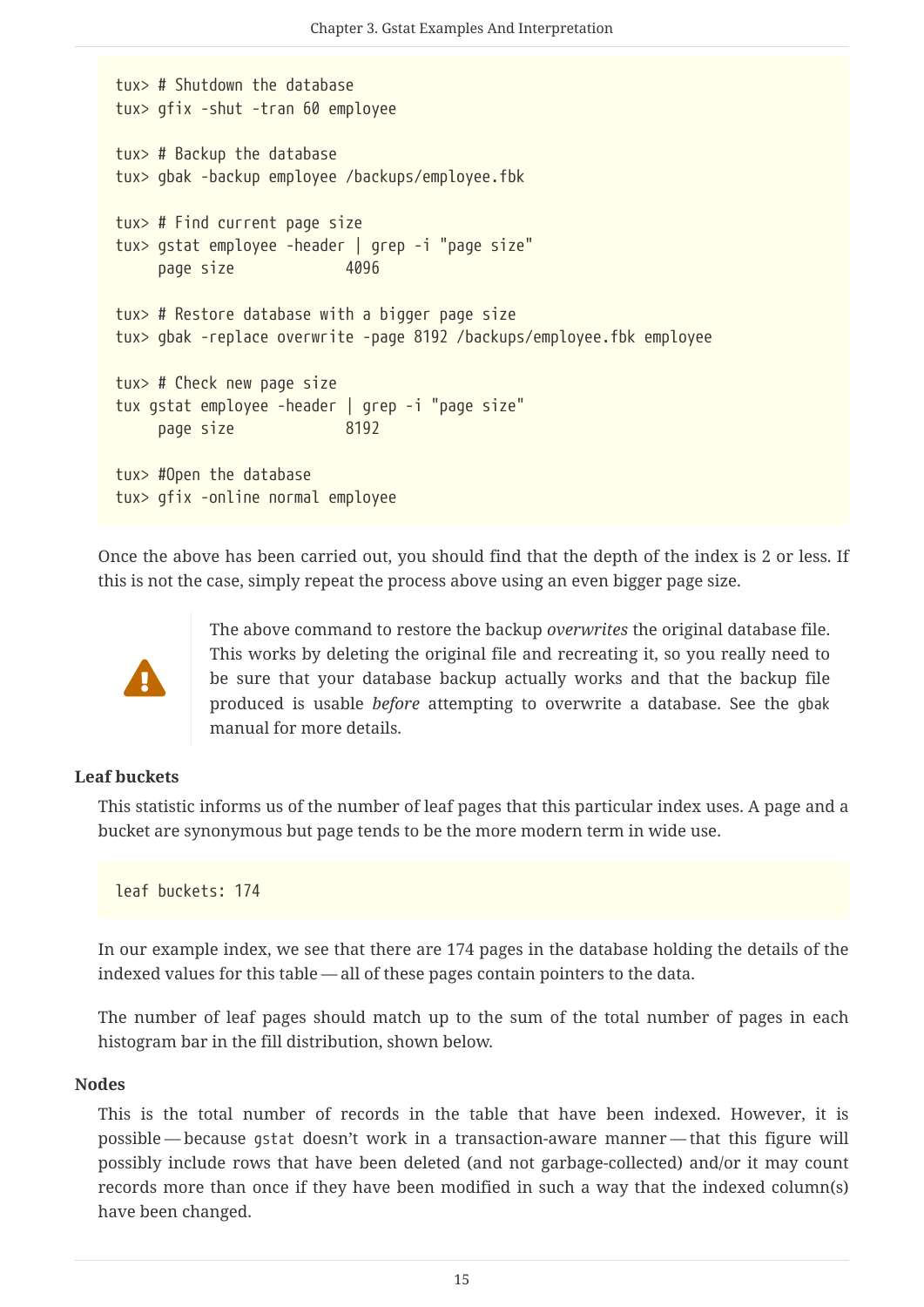#### nodes: 62372

Because of the above, it is advisable to carry out a sweep, or a database backup & restore, prior to running gstat to ensure that the statistics gathered are accurate and reflect the true position of the database.

#### **Average data length**

This statistic indicates the average length of the key column(s) in bytes.

Average data length: 2.58

+ This is most likely less that the actual sum of the column sizes as Firebird uses index compression to reduce the amount of data held in an index leaf page.

#### **Duplicates**

Duplicates are not permitted in a primary key or unique index. Other indexes do permit duplicates and these statistics report on the number of duplicates the index holds. The following isql query shows the details of duplicates for an indexed column in a different table to the one being used so far — which has no duplicates.

| SQL> SELECT IDX, COUNT(*) |       |
|---------------------------|-------|
| CON> FROM NORMAN TEST     |       |
| CON> GROUP BY IDX;        |       |
|                           |       |
| <b>TDX</b>                | COUNT |
|                           |       |
|                           | 10    |
| $\mathfrak z$             | 4     |
|                           |       |
|                           |       |

From the above we see a total of 15 rows, of which there are 14 duplicated values (all those with a 1 or 2 in the IDX column). The following is the extract for the duplicates for this table:

```
Index NORMANX (0)
          Depth: 1, leaf buckets: 1, nodes: 15
          Average data length: 0.27, total dup: 12, max dup: 9
```
Total dup is the total number of duplicates in the index. Note from the above that only 12 duplicates are listed but we already know that there are 14 duplicates rows in the index. How is this possible?

The first occurrence of a 1 and the first occurrence of a 2 are not counted, by gstat, as duplicates. Only the second and subsequent copies are considered duplicates.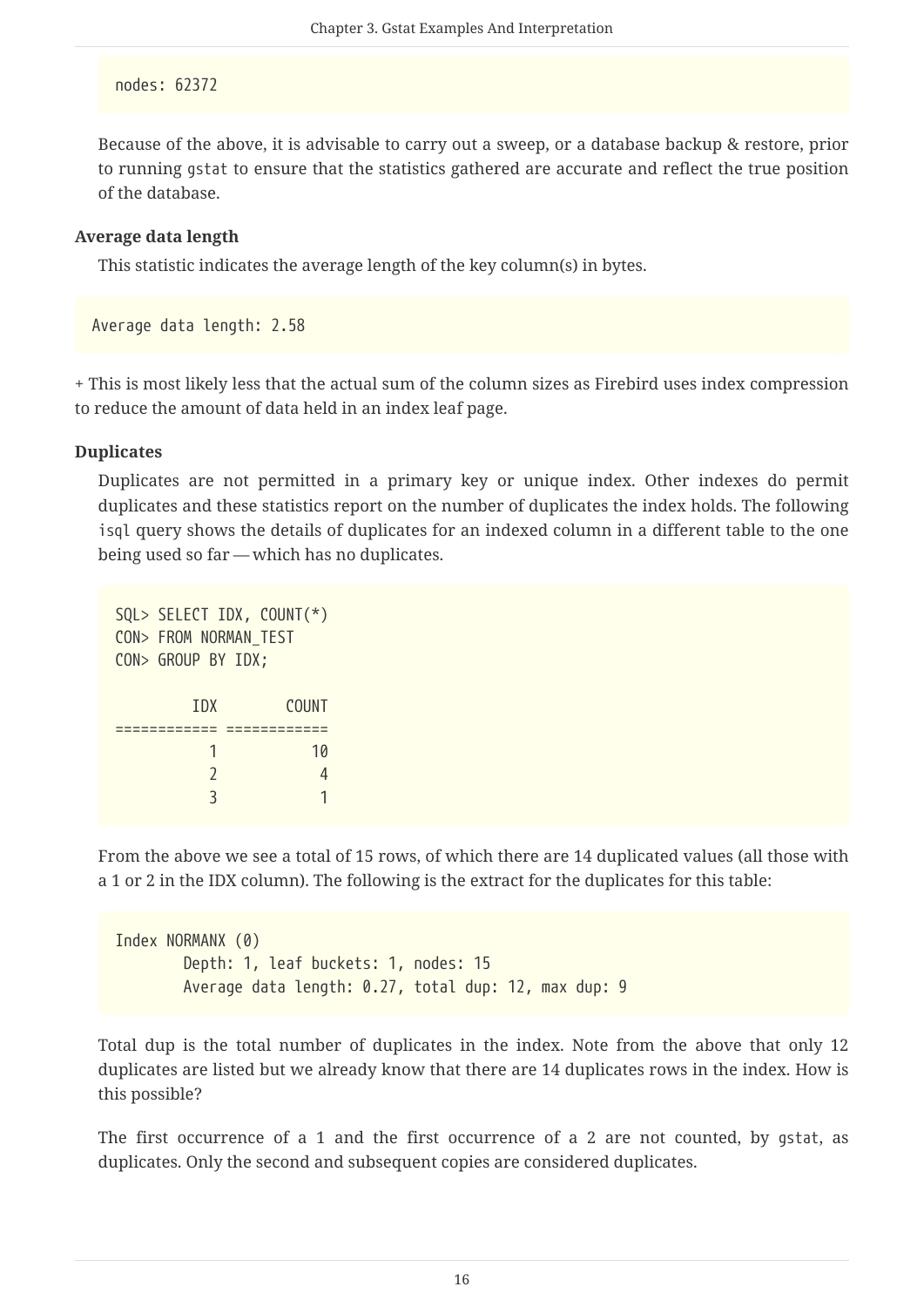

In *my* opinion this is not quite correct behaviour. In the table above there are 15 rows and only three unique values in the IDX column, which is indexed. My index therefore holds 14 duplicate values rather than just 12.

You can, however, use the total dup value to extract the number of unique values in the index by subtracting it from the nodes value.

Max dup reports on the number of index entries which share the longest chain of duplicates. In other words — for the above index — there are 9 index entries that share the *same* value in the indexed column. We can see this to be true as the rows where IDX is 1 has 9 duplicate entries.

If max dup is getting close to total dup, then it is a reasonable assumption to conclude that it may be that the index is so poor in selectivity that it may never be used in queries.

### **Fill distribution**

The remainder of the report for our original example index shows how the pages are used within the index.

Fill distribution:  $0 - 19$ % = 15  $20 - 39% = 0$  40 - 59% = 55  $60 - 79$ % = 68 80 - 99% = 36

The figures represent a graph (or histogram) of how the space in the index's pages are being utilised. Each value of the histogram represents the number of pages in the whole index, which have been filled to a certain percentage. Each bar of the histogram represents the percentage filled for the page.

The example index's fill distribution is shown above and from these figures we see that the vast majority of the pages are filled to between 40 and 99%. The individual numbers at the end of each line above show the number of pages in this band. The example shows that:

- 15 pages have been filled to less than 20%; and
- 0 pages have been filled to between 20% and 39%; and
- 55 pages have been filled to between 40% and 59%; and
- 68 pages have been filled to between 60% and 79%; and
- 36 pages are filled to between 80% and 99%.

The sum of all these pages should add up to the same figure shown above for leaf nodes.

This index shows reasonably good space usage as the majority of pages are well filled. Ideally, you would like to see all the pages being filled to between 80 and 99%. If, on the other hand, the report showed that the pages were all lightly filled — say less than 60% — the index would be a good candidate for a rebuild exercise.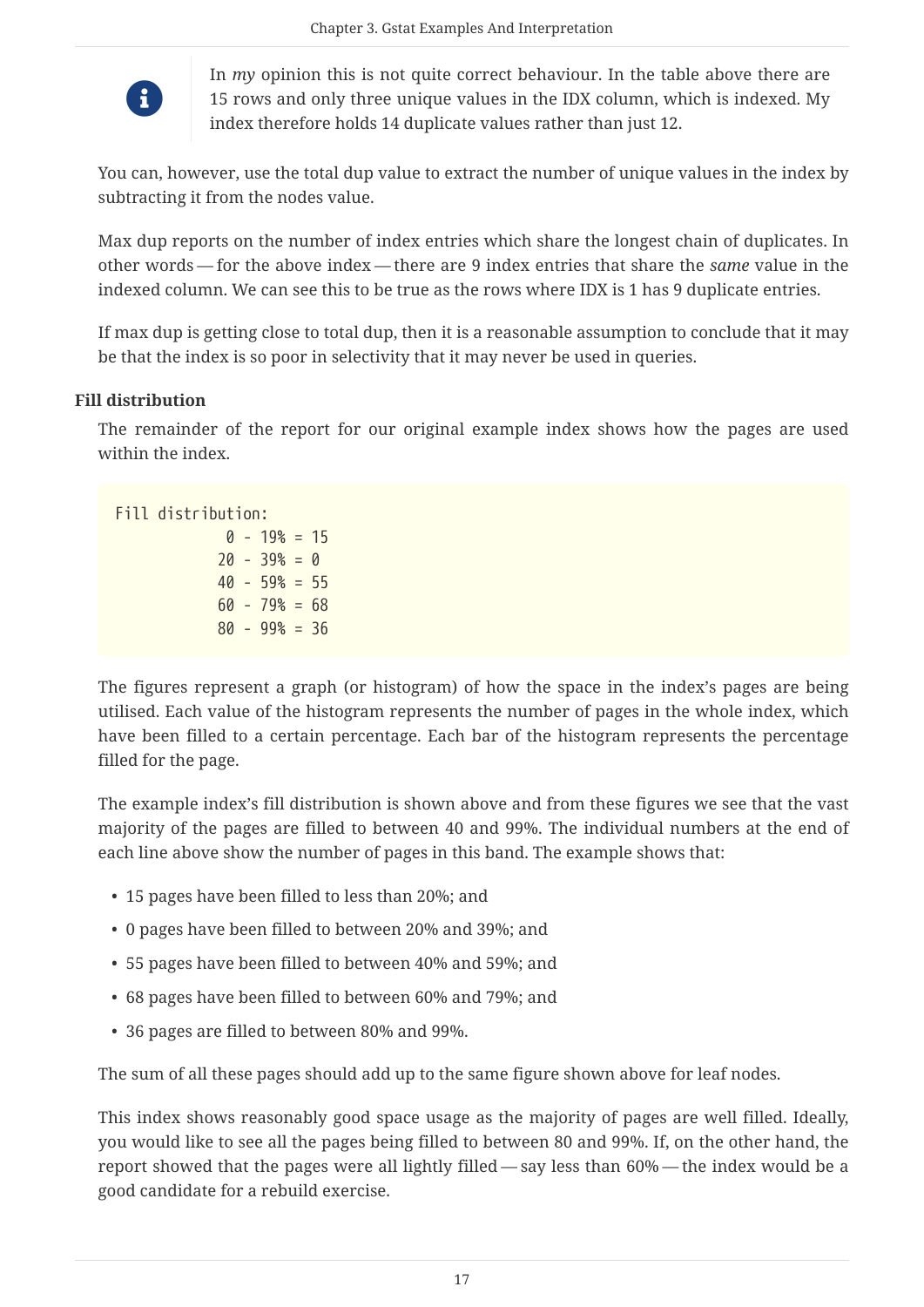Be sure to consider the total number of nodes before starting a rebuild — if there are only a small number of nodes in the index, then rebuilding will not help the space usage as there may not be enough records to actually fill the index pages.

# <span id="page-18-0"></span>**3.5. Selecting Tables To Analyse**

If you wish to include a specific list of tables in the analysis, rather than all user tables, then you can use the -table switch to specify the ones you wish to include. Note that specifying table names in this manner also analyses all indices associated with those tables.

gstat employee -t EMPLOYEE JOB COUNTRY >employee.gst

The resulting output is interpreted as described above.

If you have a table name that has been created by a user wishing to preserve the letter case of the table name, rather than having it converted to uppercase, for example:

```
tux> isql myMusic
Database: mymusic
SQL> CREATE TABLE "MyMusic_Artists" (
CON> art_id integer,
CON> art_name ....);
SQL> COMMIT;
```
... then you must supply the table names in double quotes and in *exactly* the same letter case as the name of the table within the database:

gstat mymusic -t "MyMusic\_Titles" "MyMusic\_Artists" > MyMusic.gst

If you supply a non-existing table name, or get the name in the wrong case etc, gstat simply ignores it.

# <span id="page-18-1"></span>**3.6. Including The System Tables & Indices**

Normal use of gstat doesn't include the system tables and indices in the output. Calling gstat with the -system switch causes these tables to be included in the analysis.

```
gstat employee -system >employee.gst
```
The interpretation of the results for the various system tables and indices is exactly as described above for user tables and indices.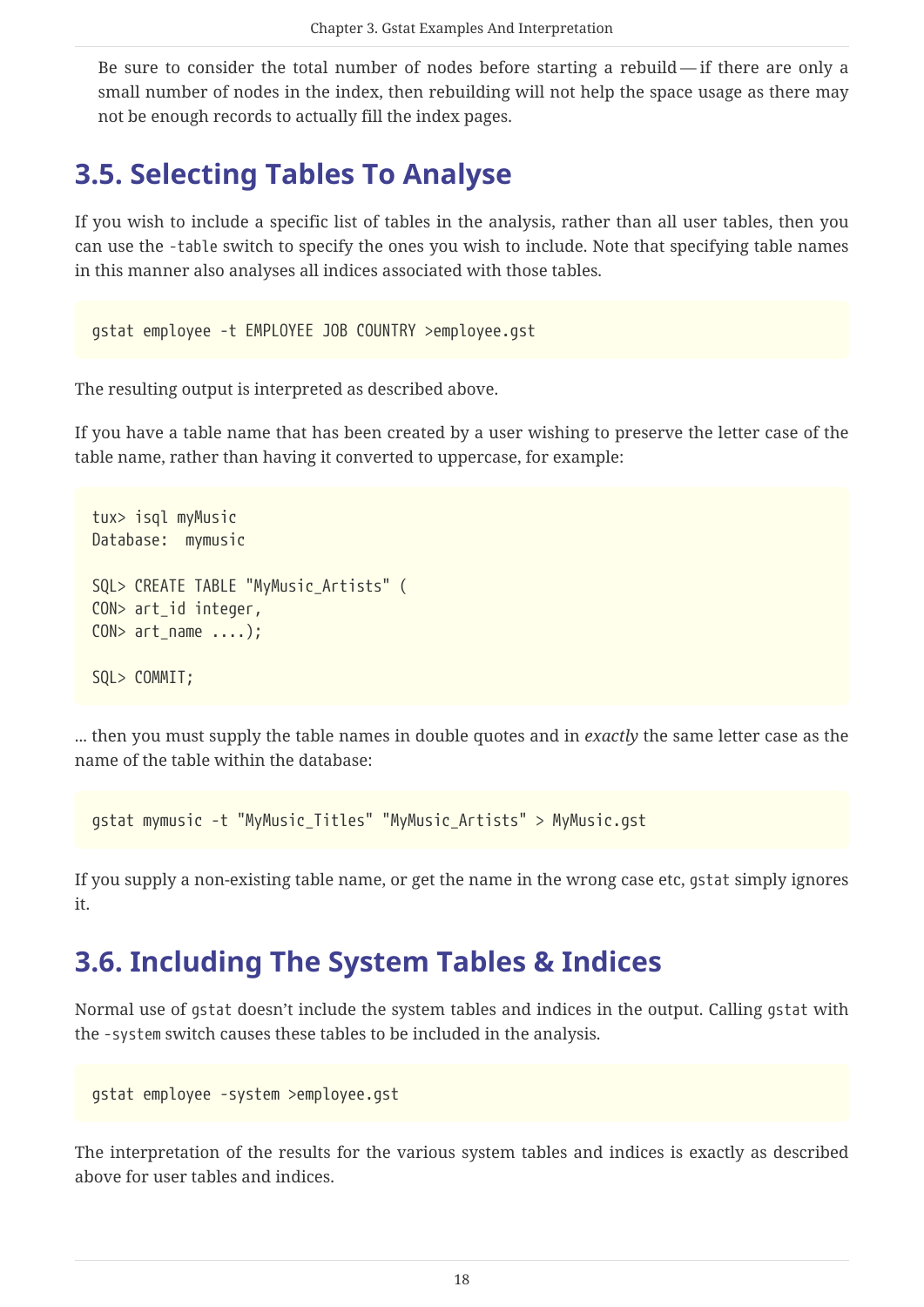# <span id="page-19-0"></span>**3.7. Record & Version Details**

When you run gstat with either the default switches, or  $-d$ [ata] or  $-t$ [able] and add the  $-r$ [record] switch, you get additional information in the report that shows the average record length and average version details for the table(s) in question:

Average record length: 96.55, total records: 62372 Average version length: 0.00, total versions: 0, max versions: 0

#### **Average record length**

Simply the average record length, in bytes, of all the records in the table. If this figure is 0.00 then you can be reasonably sure that all your records have been deleted, or that you have no records in the table.

#### **Total records**

The total number of records in the table. The value may include records in currently active transactions and may include records which have been deleted.

```
tux> # In session 1.
tux> gstat test -r -t NORMAN
...
Analyzing database pages ...
NORMAN (142)
      Primary pointer page: 268, Index root page: 269
      Average record length: 9.00, total records: 15
      Average version length: 0.00, total versions: 0, max versions: 0
      Data pages: 1, data page slots: 1, average fill: 10%
tux> isql tset -user norman -password secret
Database: employee
SQL> SELECT COUNT(*) FROM NORMAN;
         COUNT
============
            15
```
At this point, we can see that there are 15 records in the NORMAN table and that the average length of these 15 records is 9.00 bytes. Next, we start another isql session and delete all the records from the NORMAN table.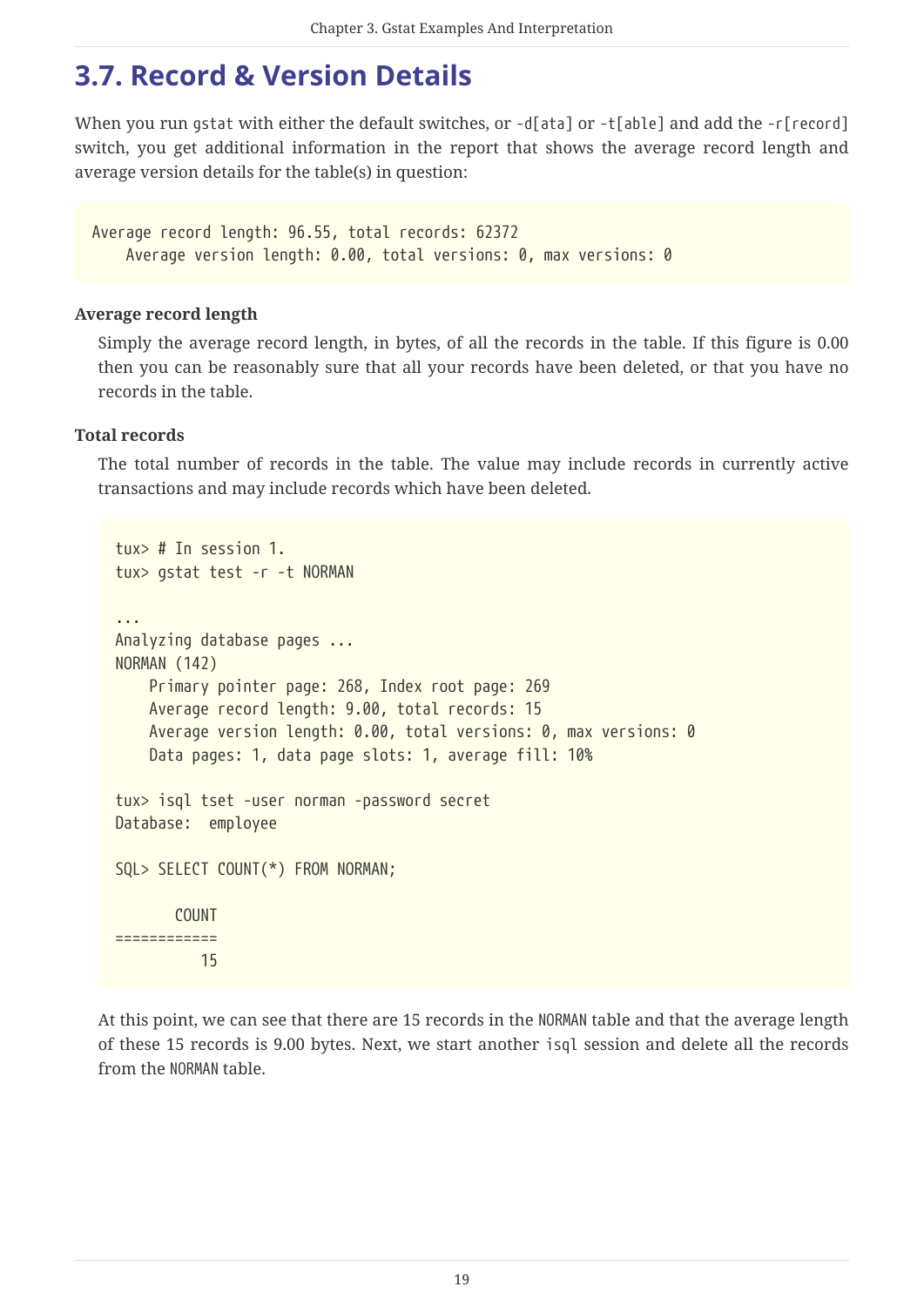tux> # In session 2. tux> isql test -user norman -password secret Database: employee SQL> DELETE FROM NORMAN; SQL> COMMIT; SQL> shell;

Still in the second session, we execute gstat to fetch statistics for the NORMAN table, the results are shown below.

```
tux> gstat test -r -t NORMAN
...
Analyzing database pages ...
NORMAN (142)
      Primary pointer page: 268, Index root page: 269
      Average record length: 0.00, total records: 15
      Average version length: 9.00, total versions: 15, max versions: 1
      Data pages: 1, data page slots: 1, average fill: 16%
...
tux> # Return to isql.
tux> exit
```
Comparing the report above with the one taken before we deleted the records, we can see straight away that:

- The average record length indicates that there are no records in the table, but the total record count shows that there are (still) 15. This is a good indicator that a session has deleted all the records but garbage collection has yet to run.
- The versioning details have all changed, there are now statistics for average version length, total versions and max versions.
- The average fill for the page(s) in this table has risen from 10% to 16% even though everything has been deleted. The extra space is being used by the back versions of the deleted records.

Continuing in the second session, if we execute a full table scan of the NORMAN table we will not see any results, but we will garbage collect the back versions.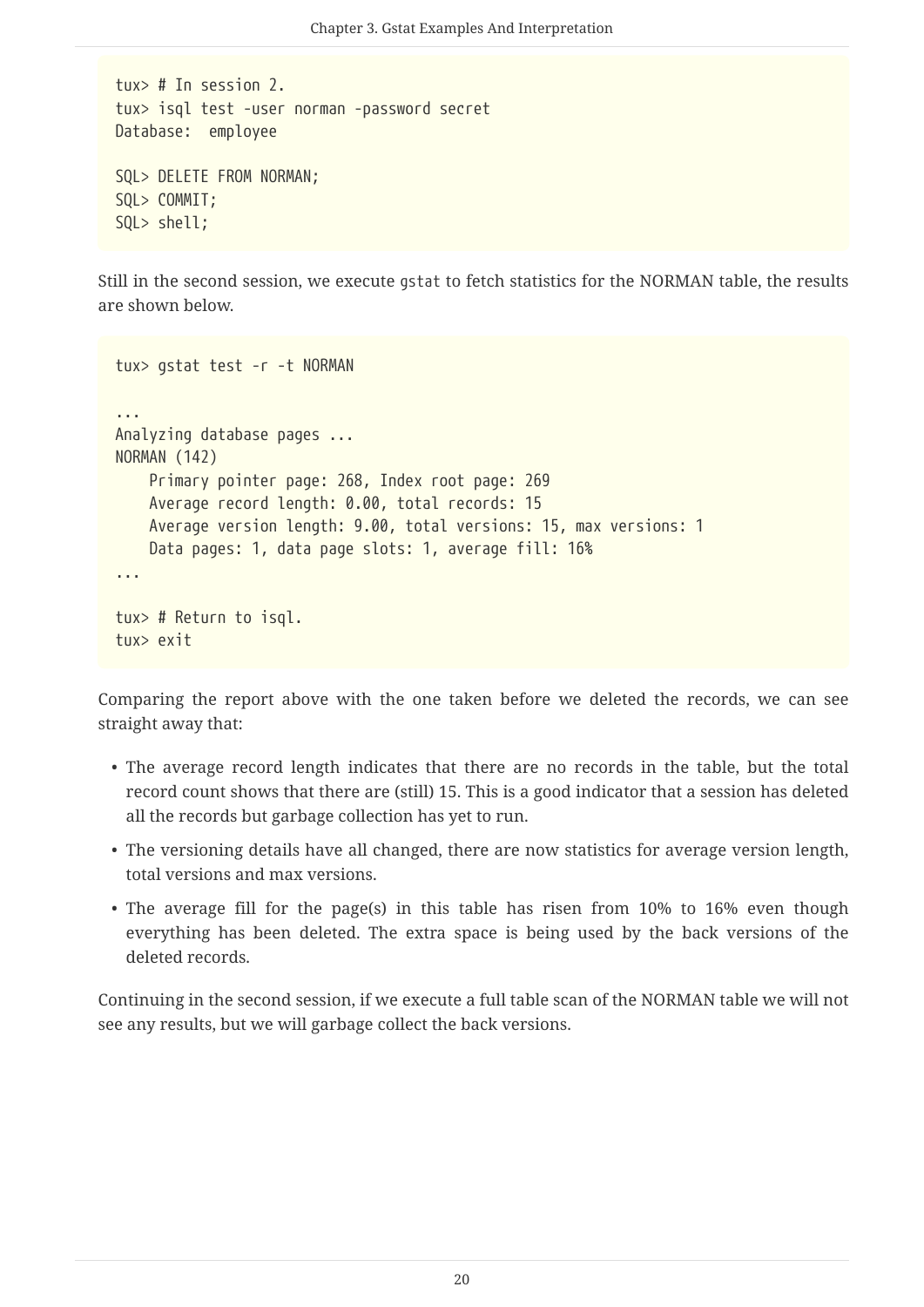```
SQL> SELECT * FROM NORMAN;
SQL> shell;
tux> gstat test -r -t NORMAN
...
Analyzing database pages ...
NORMAN (142)
      Primary pointer page: 268, Index root page: 269
      Average record length: 0.00, total records: 0
      Average version length: 0.00, total versions: 0, max versions: 0
      Data pages: 0, data page slots: 0, average fill: 0%
```
Everything has now returned to zero. There are no back versions, no current versions and the page is no longer filled.

#### **Average version length**

This is similar to the average record length, but for the back versions of the record. For example, if you have deleted a number of records and updated others, the old — back — versions of these records will be reported here. If the figure is 0.00 then garbage collection has taken place and removed the back versions — see above for an example.

#### **Total versions**

The same as total records above, but includes only the back versions. If the figure is 0 then garbage collection has taken place and removed the back versions — see above for an example.

#### **Max versions**

If a record has been updated many times, the max versions statistic shows you the number of back versions of the record (or records) in question. In a table where all the rows have been updated 7 times, but one has been updated 20 times, this statistic will report a value of 20. If the figure is 0.00 then garbage collection has taken place and removed the back versions — see above for an example.

# <span id="page-21-0"></span>**3.8. If You Have Database Corruption**

In the unlikely event of a database corruption, your gstat output may have the following within the report:

```
Database file sequence:
File /opt/firebird/examples/empbuild/corrupt.fdb is the only file
Analyzing database pages ...
      Expected b-tree bucket on page 337334 from 146314
```
If you do ever see a message like the above, displayed just after the header information, you are advised to immediately shut down all connections to the database, make an operating system level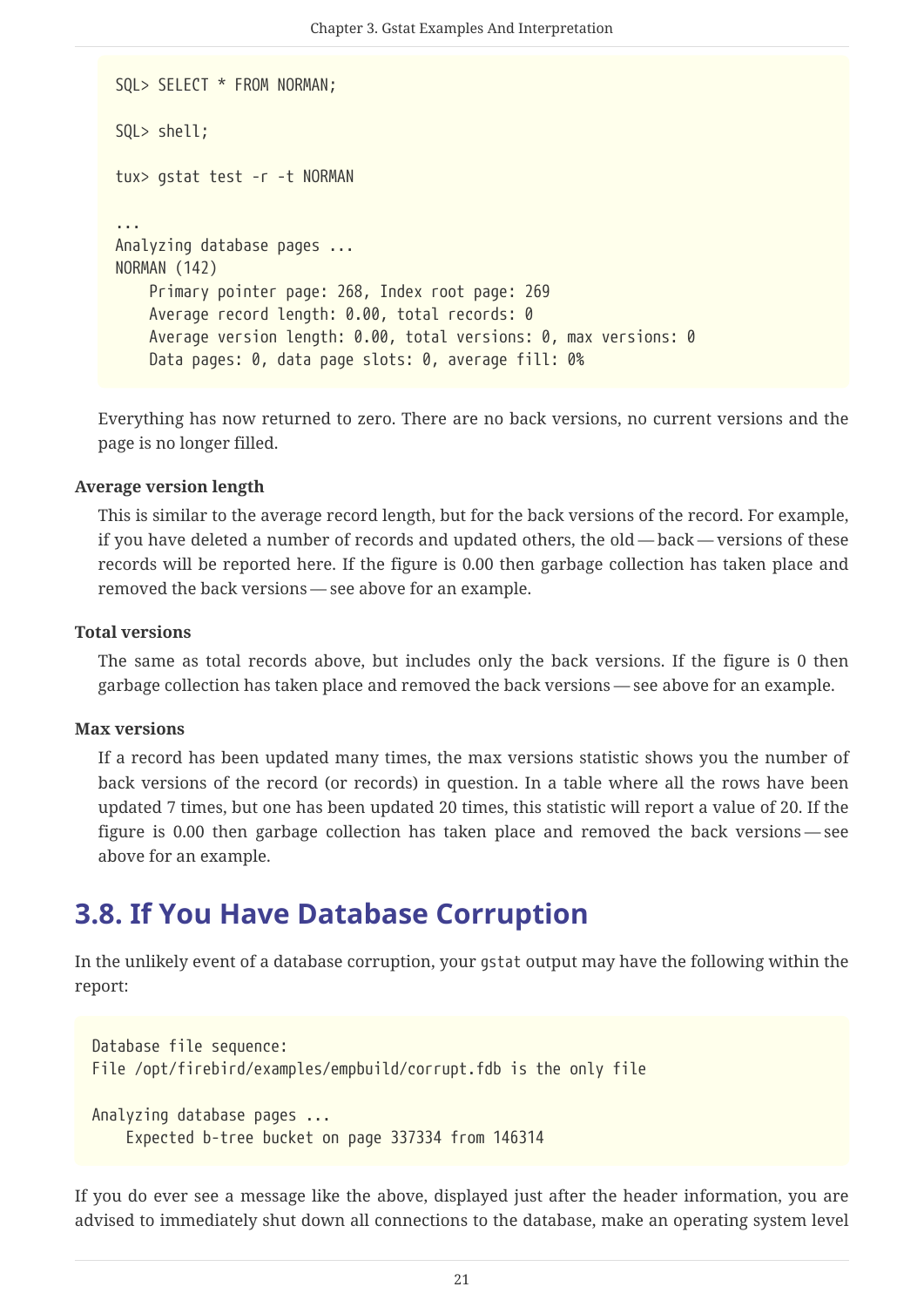copy of the database file(s) and attempt to run gbak against the database to take a full backup. Using nbackup may copy the database happily, but not report any errors. Gbak, on the other hand, will flag up errors.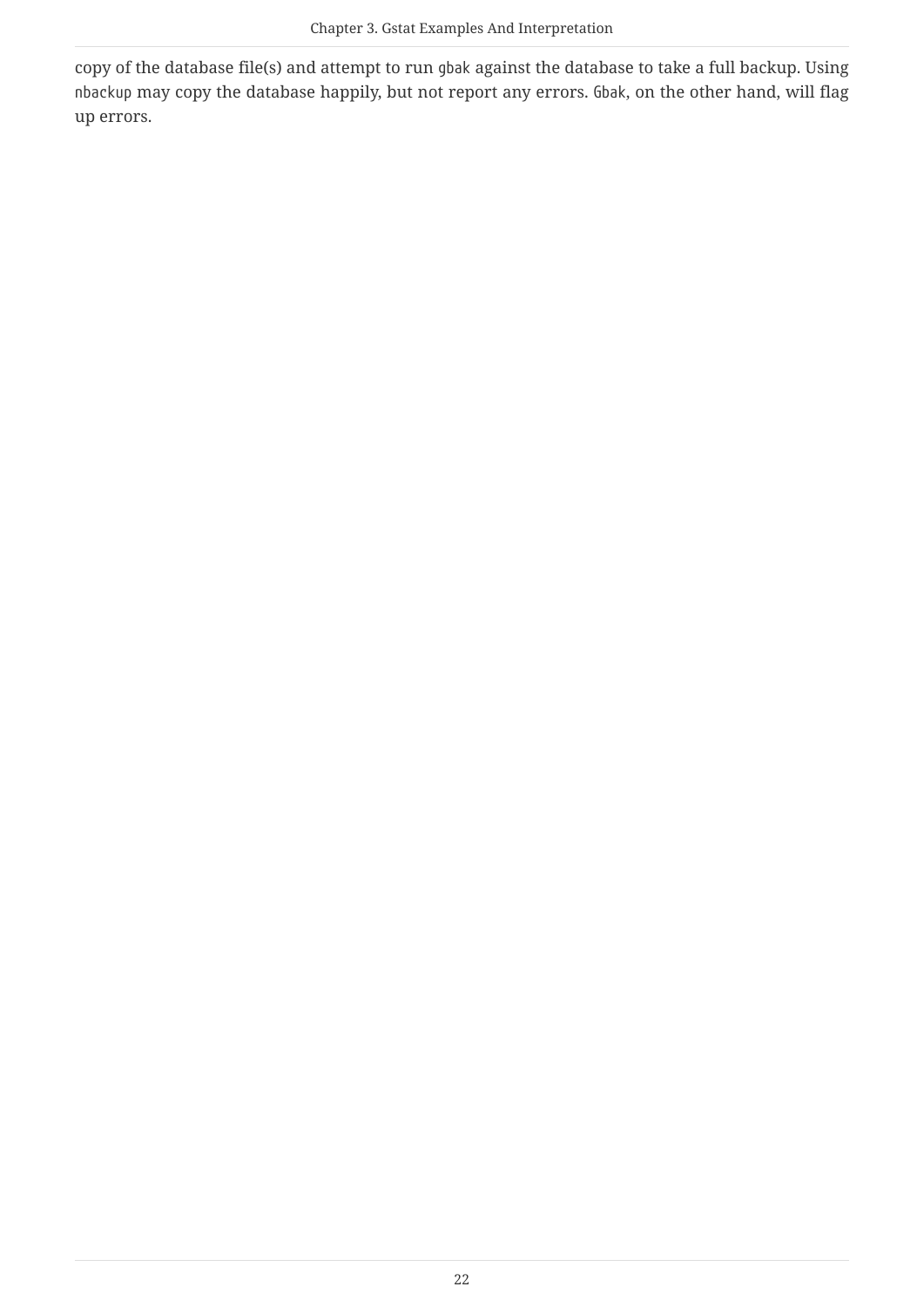# <span id="page-23-0"></span>**Chapter 4. Gstat Caveats**

The following is a brief list of gotchas and funnies that I have detected in my own use of gstat. Some of these are mentioned above, others may not be. By collecting them all here in one place, you should be able to find out what's happening if you have problems.

# <span id="page-23-1"></span>**4.1. The** -t[able] **Switch Can Cause Problems**

The -t[able] switch expects a list of table names (in upper case) to be supplied. Unfortunately, if you supply the database name *after* a table name, it is assumed to be a table name and you are prompted for a database name.

tux> gstat -t EMPLOYEE JOB employee please retry, giving a database name

For this reason, always call gstat with the database name as the very *first* parameter:

```
tux> gstat employee -t EMPLOYEE JOB
Database "/opt/firebird/examples/empbuild/employee.fdb"
Database header page information:
...
Database file sequence:
File /opt/firebird/examples/empbuild/employee.fdb is the only file
Analyzing database pages ...
...
```
Alternatively, supply an additional switch *after* the last table name and *before* the database name: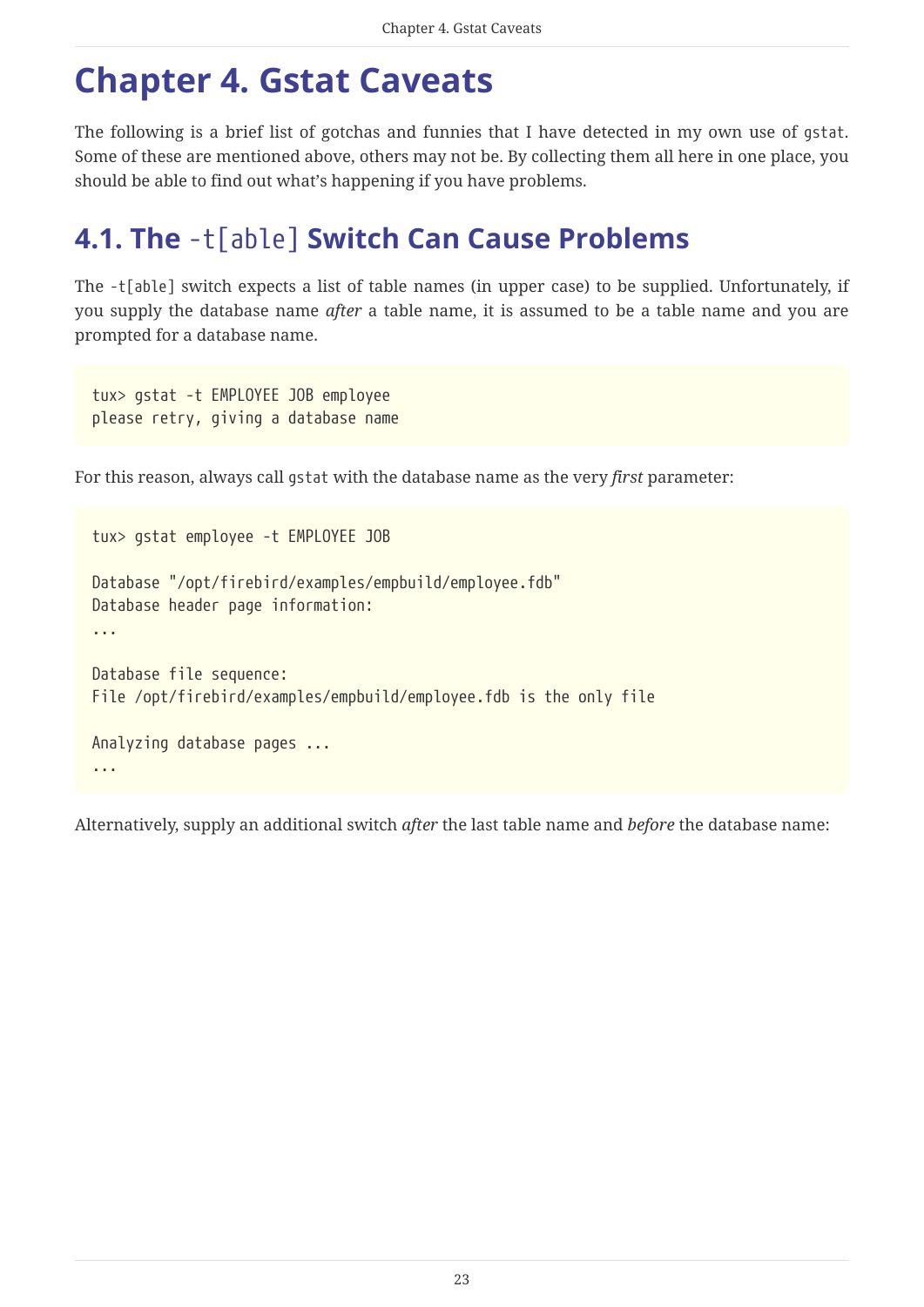```
tux> gstat -t EMPLOYEE JOB -z employee
gstat version LI-V2.1.3.18185 Firebird 2.1
Database "/opt/firebird/examples/empbuild/employee.fdb"
Database header page information:
...
Database file sequence:
File /opt/firebird/examples/empbuild/employee.fdb is the only file
          Firebird/linux Intel (access method), version
"LI-V2.1.3.18185 Firebird 2.1"
          Firebird/linux Intel (remote server), version
"LI-V2.1.3.18185 Firebird 2.1/tcp (greenbird)/P11"
          Firebird/linux Intel (remote interface), version
"LI-V2.1.3.18185 Firebird 2.1/tcp (greenbird)/P11"
          on disk structure version 11.1
Analyzing database pages ...
```
# <span id="page-24-0"></span>**4.2. The Shadow Count Seems Wrong**

It appears that adding and/or dropping shadow files from a database is not always reported by gstat when it produces a database report.

```
tux> # Use gstat to display shadow details
tux> gstat employee -h|grep -i sh[a]dow
       Shadow count 0
tux> isql employee
Database: employee
SQL> SHOW DATABASE;
Database: employee
         Owner: SYSDBA
 Shadow 1: "/u00/firebird/databases/employee.shd1" auto
...
```
Straight away, it is obvious that the report from gstat is incorrect as the employee database has one shadow file. If we use isql to add a new shadow file to this database, as shown below, gstat still insists that there are no shadows.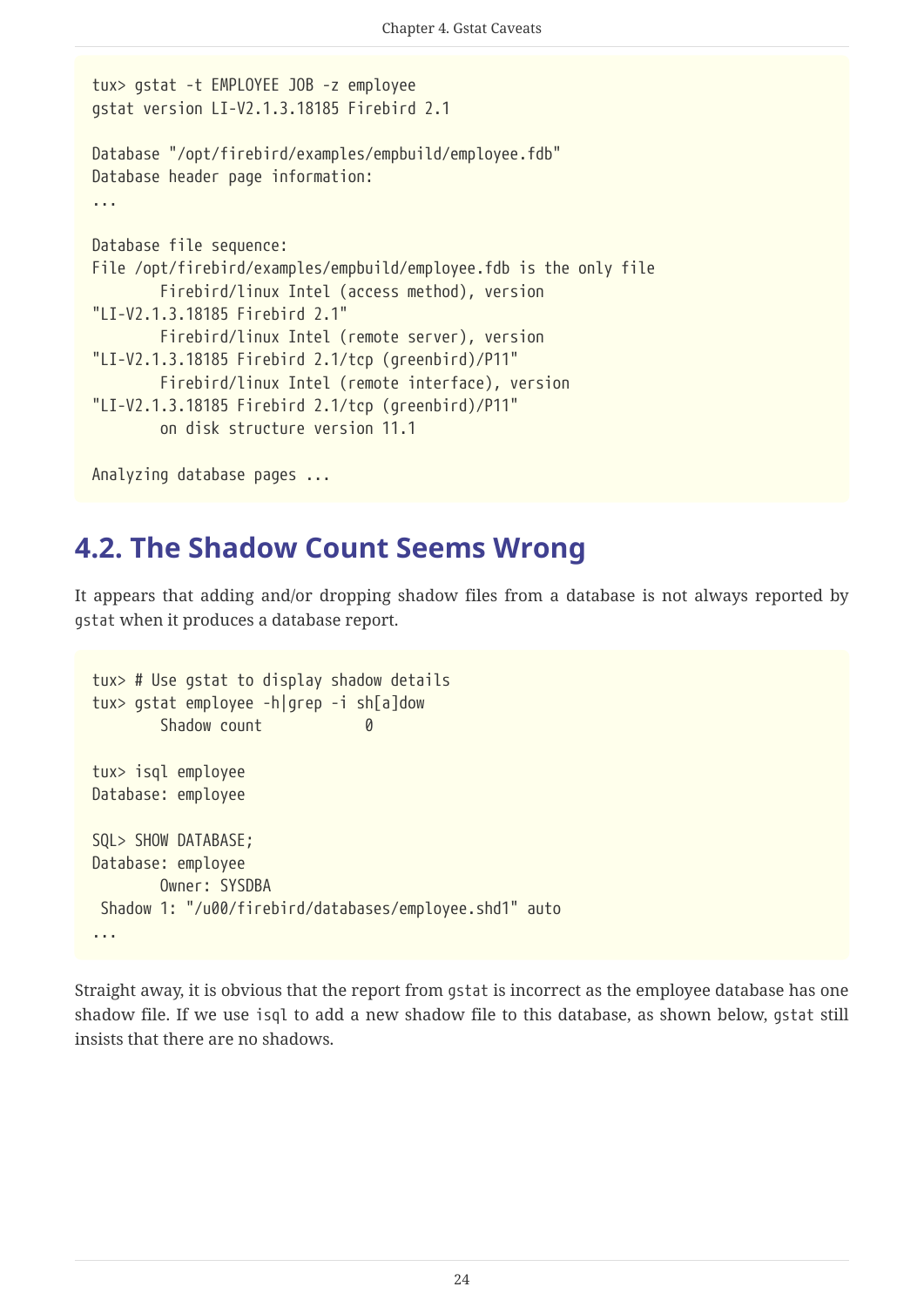```
SQL> CREATE SHADOW 7 AUTO '/u00/firebird/databases/employee.shd7';
SQL> SHOW DATABASE;
Database: employee
         Owner: SYSDBA
 Shadow 1: "/u00/firebird/databases/employee.shd1" auto
 Shadow 7: "/u00/firebird/databases/employee.shd7" auto
...
SQL> shell;
tux> gstat employee -h | grep -i sh[a]dow
       Shadow count 0
```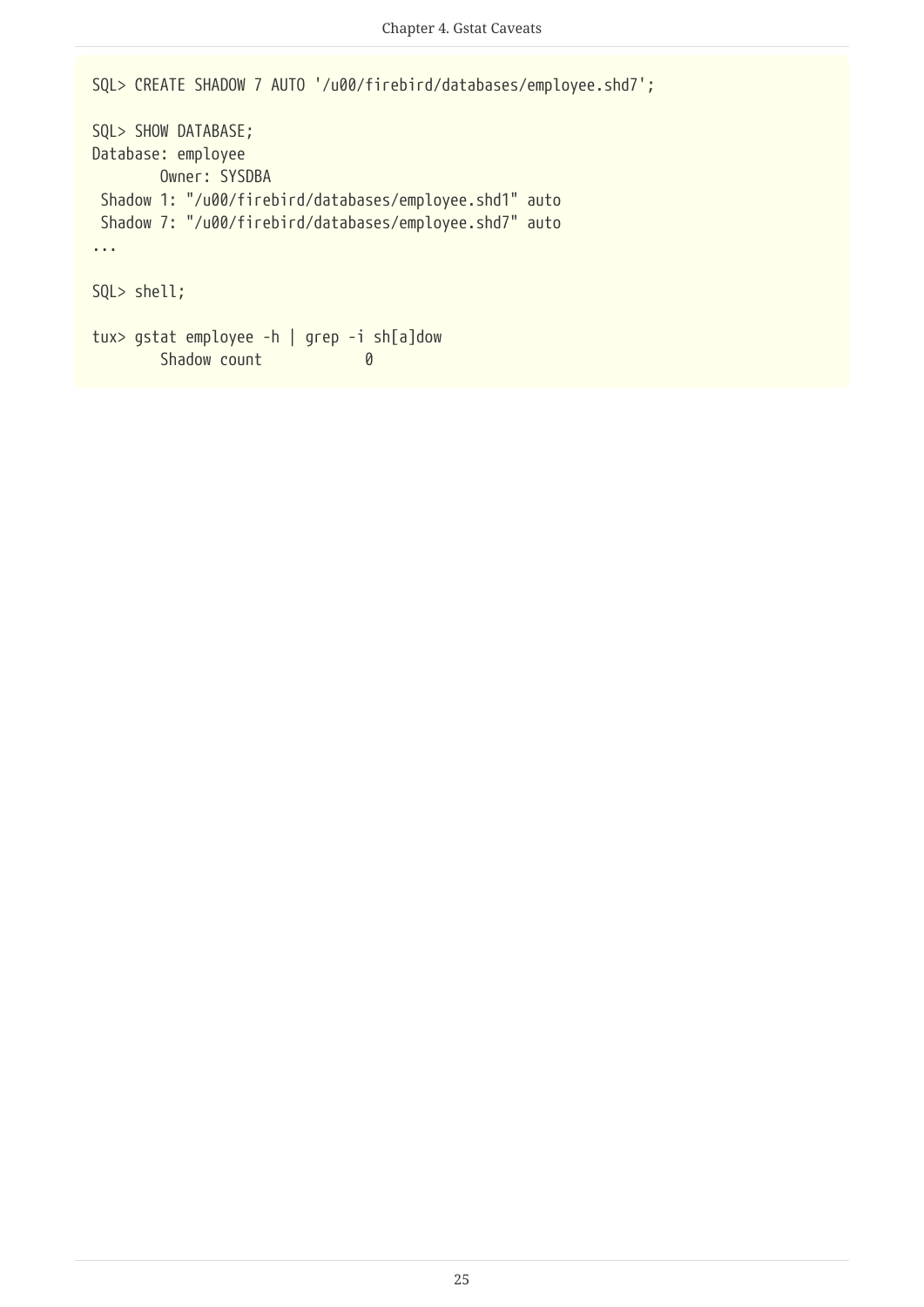# <span id="page-26-0"></span>**Appendix A: Document history**

The exact file history is recorded in the firebird-documentation git repository; see <https://github.com/FirebirdSQL/firebird-documentation>

## **Revision History**

| 1.0 29 Oct<br>2009 |                   | ND Created a new gstat manual.                                                                                                                           |
|--------------------|-------------------|----------------------------------------------------------------------------------------------------------------------------------------------------------|
| 1.1 30 Nov<br>2009 |                   | ND Many corrections suggested by Paul Vinkenhoog plus a general tidy up and a<br>few more examples added.                                                |
| 1.2 14 Dec<br>2009 |                   | ND A couple more minor corrections and spelling mistakes corrected.                                                                                      |
| 1.3 17 Feb<br>2010 |                   | ND Formatting errors in the command line switches corrected.                                                                                             |
| 1.4 23 Mar<br>2011 |                   | ND Added ODS 9.1 for Interbase 5.0 to the list of known ODS values.                                                                                      |
|                    |                   | Added reference to Managing Limbo Transactions in the gfix manual.                                                                                       |
|                    |                   | Corrected explanation of when an automatic database sweep is carried out,<br>based on OIT and OST as opposed to OIT and OAT. As advised by Vlad Khorsun. |
| 1.5 11 Oct<br>2011 |                   | ND Updated for Firebird 2.5.                                                                                                                             |
|                    |                   | Spelling errors corrected.                                                                                                                               |
| 1.6 19 Jun<br>2020 | M<br>$\mathbb{R}$ | Conversion to AsciiDoc, minor copy-editing                                                                                                               |